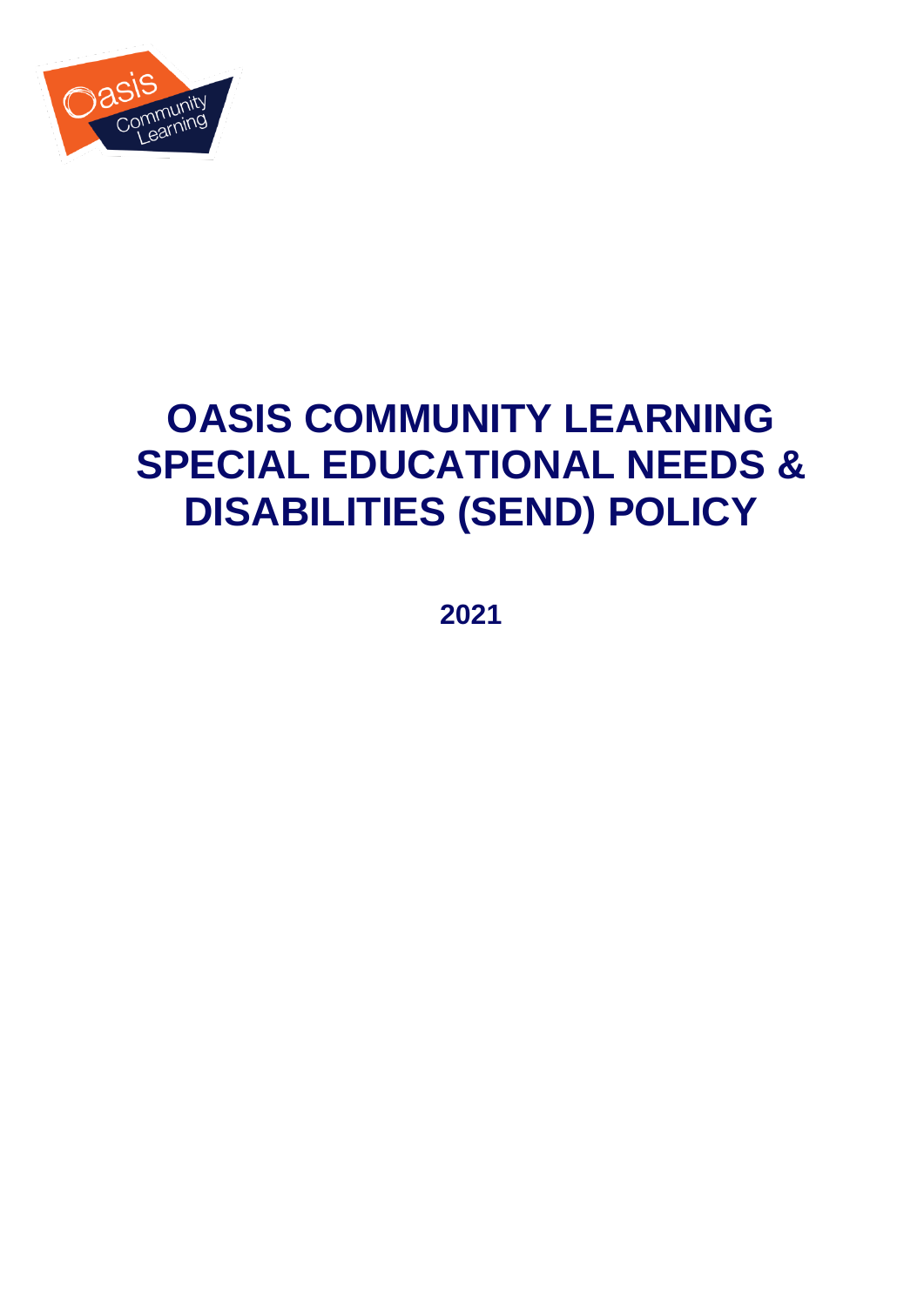

## **CONTENTS**

| 1. |                                                                                      |   |
|----|--------------------------------------------------------------------------------------|---|
| 2. |                                                                                      |   |
| 3. |                                                                                      |   |
| 4. |                                                                                      |   |
|    |                                                                                      |   |
|    |                                                                                      |   |
|    |                                                                                      |   |
| 5. |                                                                                      |   |
| 6. |                                                                                      |   |
| 7. |                                                                                      |   |
| 8. |                                                                                      |   |
| 9. |                                                                                      |   |
|    |                                                                                      |   |
|    |                                                                                      |   |
|    |                                                                                      |   |
|    | 13. Role of Regional Directors (RDs), Principal and Monitoring and Standards Team 12 |   |
|    |                                                                                      |   |
|    | ……… 12                                                                               |   |
|    |                                                                                      |   |
|    |                                                                                      |   |
|    |                                                                                      |   |
|    |                                                                                      |   |
|    |                                                                                      |   |
|    |                                                                                      |   |
|    |                                                                                      |   |
|    |                                                                                      |   |
|    |                                                                                      |   |
|    |                                                                                      | 2 |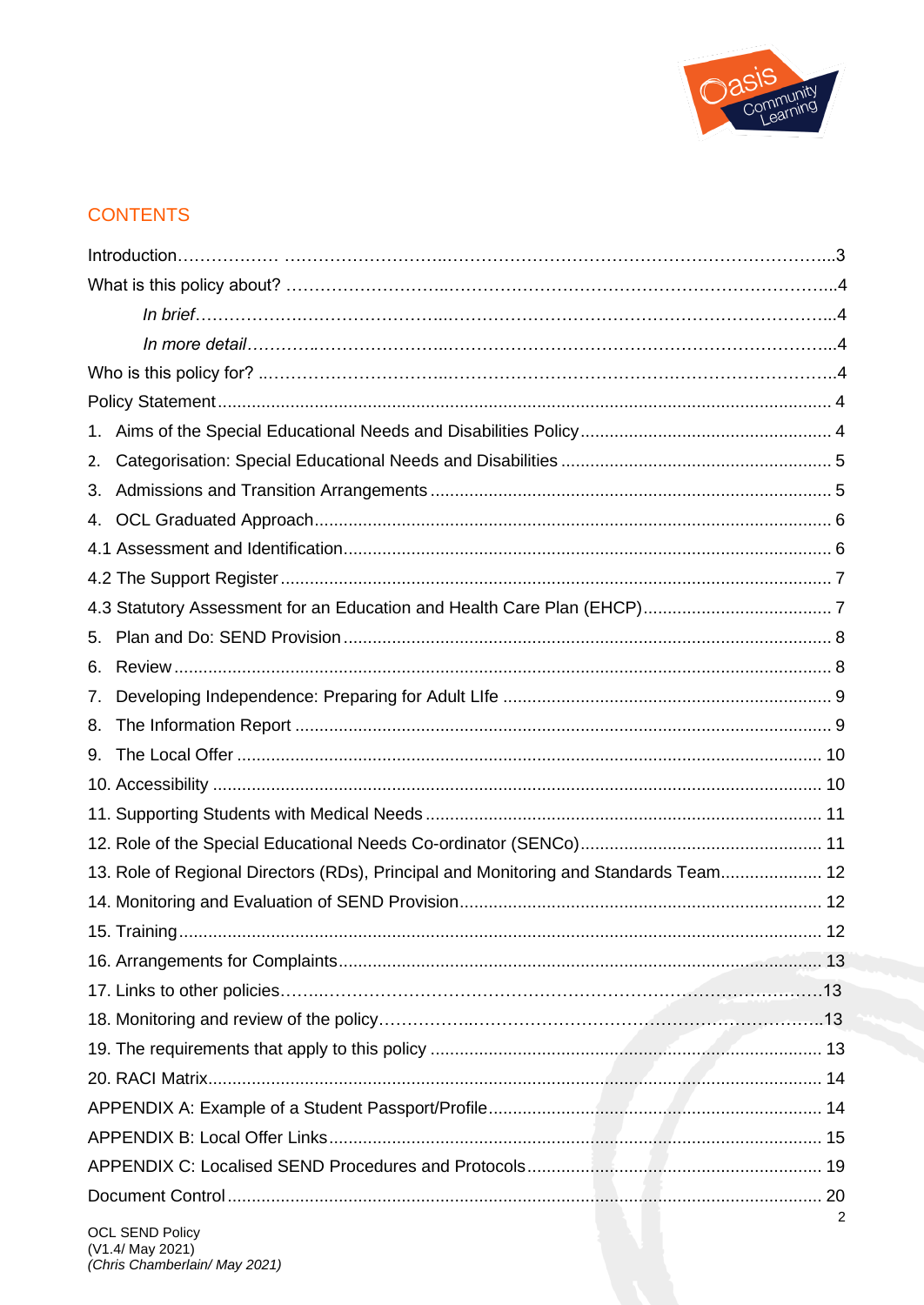

## **Introduction**

## **Oasis Ethos and Vision**

In setting a policy for SEND, the Oasis vision is important. Our vision is for community  $-$  a place where everyone is included, making a contribution and reaching their God-given potential. Our ethos is a statement of who we are and it is an expression of our character. Rooted in the story and beliefs of Oasis, we describe our ethos through a particular set of values that inform and provide the lens on everything we do.

- **A passion to include**
- **A desire to treat people equally respecting differences**
- **A commitment to healthy, open relationships**
- **A deep sense of hope that things can change and be transformed**
- **A sense of perseverance to keep going for the long haul**

It is these ethos values that we want to be known for and live by. It is these ethos values that also shape our policies. They are the organisational values we aspire to. We are committed to a model of inclusion, equality, healthy relationships, hope, and perseverance throughout all the aspects of the life and culture of every Oasis Hub and community.

Everyone who is part of Oasis needs to align themselves to these ethos values. The values themselves are inspired by the life, message and example of Jesus but we make it clear that we will not impose the beliefs that underpin our ethos values. We recognise and celebrate the richness that spiritual and cultural diversity brings to our communities. We respect the beliefs and practices of other faiths and will provide a welcoming environment for people of all faiths and those with none.

Therefore, right at the heart of Oasis is this deep-rooted commitment to inclusion and equality. This is inescapable and must be core to our delivery of this SEND policy. We recognise that one size does not fit all and that through our actions we can enable all of our community to participate and achieve.

We also recognise that some of our students will need more, or different, from us (the very definition of SEND). We aim for and work for equity - adjusting and supporting to facilitate access, and ultimately we look to our own systems and structures to move towards justice, where our everyday 'norm' is accessible to all without the need for anyone to feel like an outsider.

#### **Therefore**

- We believe all our students are precious; we prioritise social inclusion and integration in all we do
- We model and set high aspirations and expectations for every student and member of staff
- We provide opportunities and experiences for all of our students, as well as their wider families, giving advantage to the disadvantaged

#### **The Oasis 9 Habits**

The Oasis ethos is aspirational and inspirational and something that we have to constantly work at. It is important to remember that every organisation is made up of its people, and people don't always get things right every day.

This means that there can sometimes be a dissonance between what we say we are, as stated in our ethos values, and what we actually do and experience.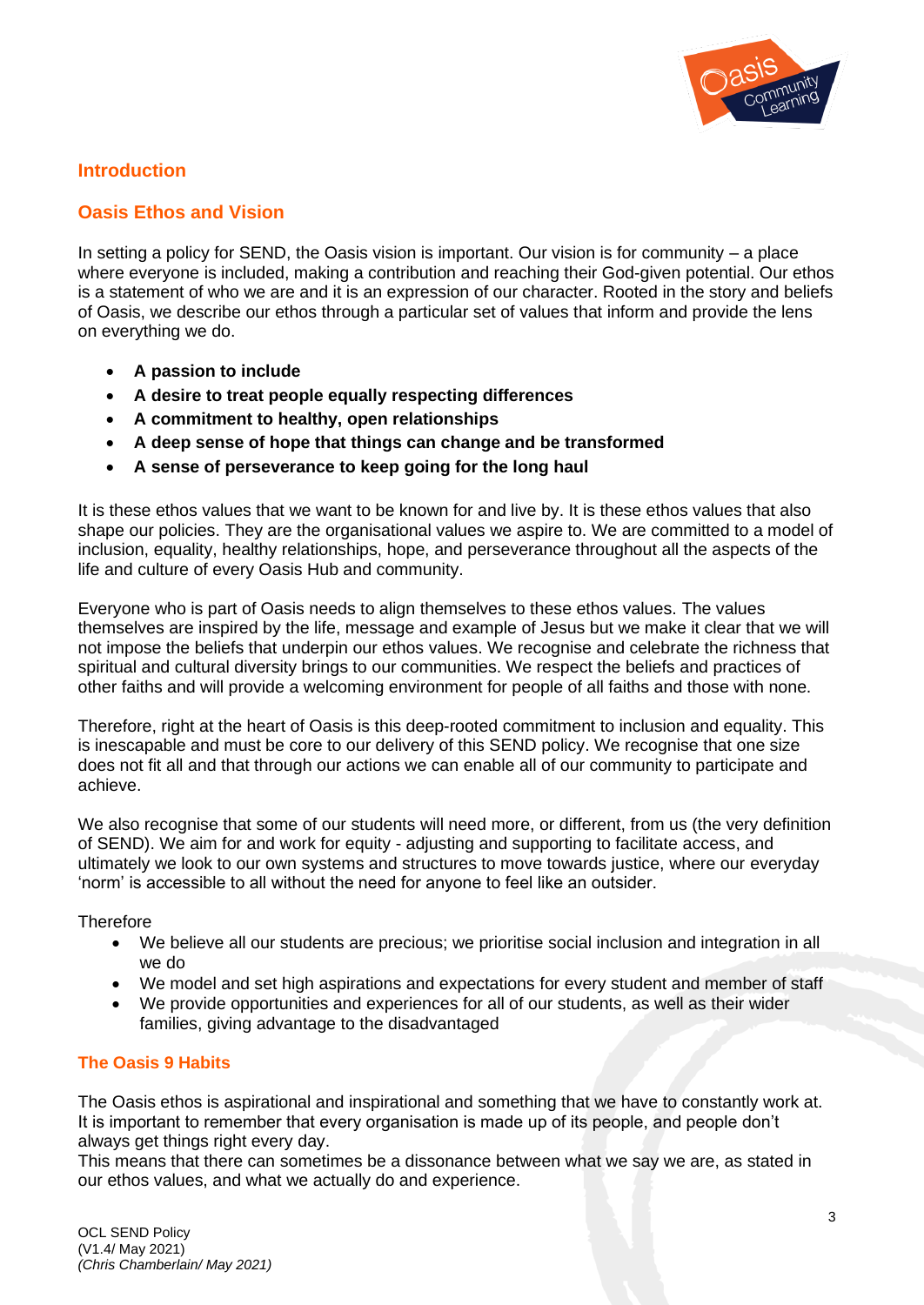

Recognising this is helpful because it reminds us that we each have things to work on; we have space to grow, develop and change to become the best version of ourselves. The 9 Habits our bespoke and unique approach to character development.

We know that by living the way of the habits, the Oasis ethos behaviours we aspire to will become second nature to us. This is vitally important for all staff to understand and engage in for the carrying out of this SEND policy in OCL.

All of this is detailed in our **Education Charter.**

#### **What is this policy about?**

#### *In brief*

This policy outlines the Trust approach to SEND provision across OCL.

#### *In more detail*

The following pages set out the provision OCL provides in line with the 'SEND Code of Practice' (January, 2015). Our SEND policy ensures the successful inclusion of all our students.

#### **Who is this policy for?**

This policy is for the National Education Team, National Lead Practitioners, Principals, SENDCOs, Inclusion Leads, Teachers, Teaching Assistants and Parent / Carers.

#### <span id="page-3-0"></span>**Policy Statement**

#### **1. Aims of the Special Education Needs and Disabilities Policy**

OCL is totally committed to developing the character and competence of every student and believes that all students should receive exceptional education - including those with Special Educational Needs and Disabilities.

OCL has a graduated approach to SEND and has implemented changes as outlined in the SEND Code of Practice' (January, 2015). The 'SEND Code of Practice' offers guidance designed to help Academies make full entitlement and appropriate provision for students with SEND. OCL follows the 'SEND Code of Practice' whenever decisions are taken relating to children with SEND.

OCL recognises that Special Educational Needs and Disabilities is a whole Academy responsibility and Quality First Teaching, differentiated for individual students, is the first step in provision for students who have SEND. We recognise that every teacher is a teacher of SEND and every teacher upholds high expectations for all students.

Furthermore, every teacher is responsible and accountable for the progress and development of the students in their class, even when they access support through Inclusion teams. Therefore, this policy should be considered within the wider context of specific Academies and their policies relating to learning and teaching.

The following pages set out the provision OCL will provide in line with the new 'SEND Code of Practice' (January, 2015). Our SEND policy ensures the successful inclusion of all our students, as every child is: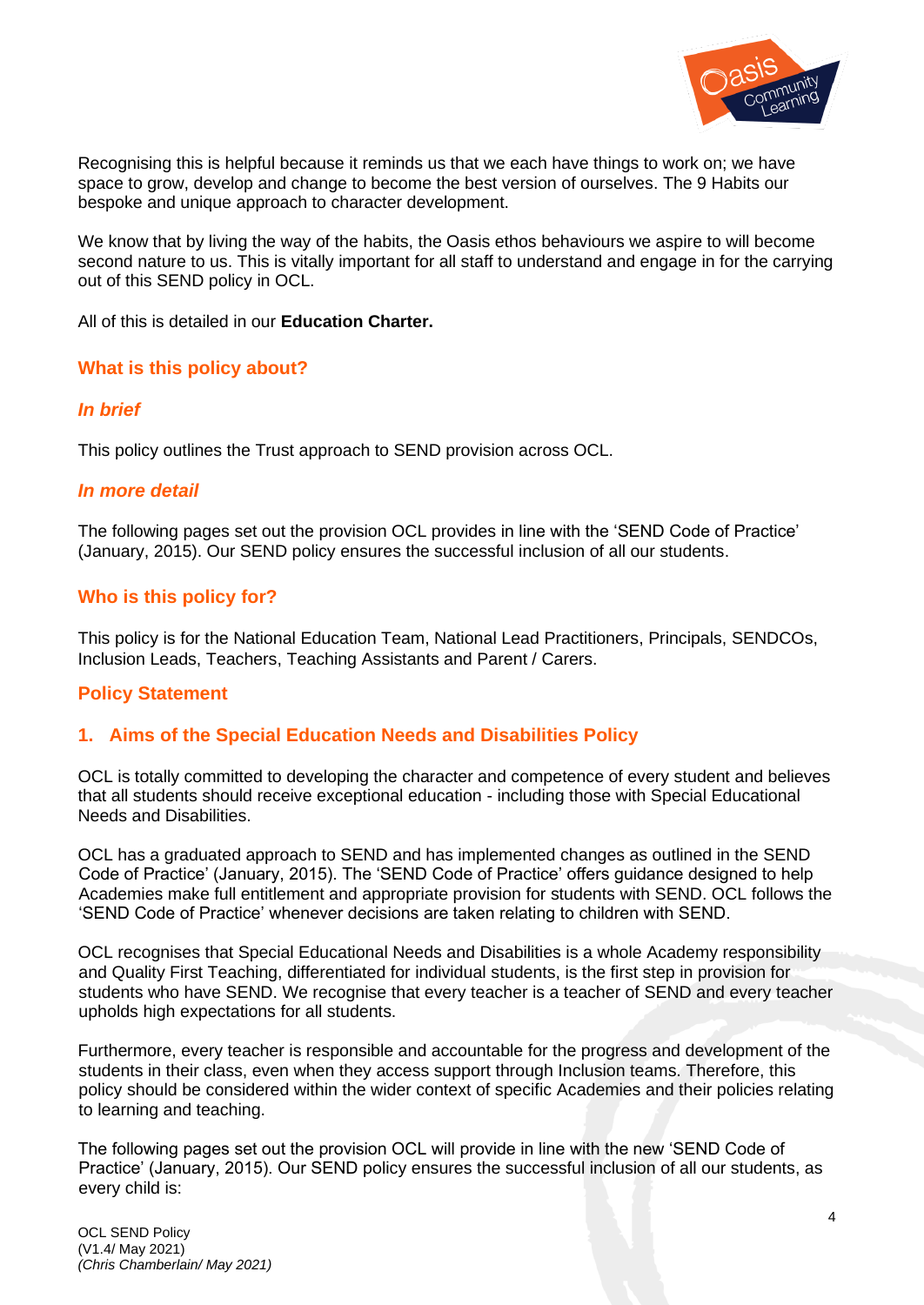

- Included in decisions about themselves, listened to and respected
- Encouraged to develop an independent, healthy lifestyle
- Supported to achieve their best possible outcomes educational and otherwise
- Supported to have a successful transition to adulthood
- Provided with the skills to become an independent and confident young adult who participates in society

## **2. Categorisation: Special Educational Needs and Disabilities**

The 'SEND Code of Practice' (January, 2015) identifies four broad categories. These are:

- 1. **Communication and interaction**, including Speech and Language difficulties and Autistic Spectrum Disorders
- 2. **Cognition and learning**, including specific learning difficulties e.g. dyslexia
- 3. **Social, emotional and mental health**, including anxiety, depression and ADHD
- 4. **Sensory** or **Physical**, including hearing, visual or physical disabilities

A student may have Special Educational Needs if they are making less than expected progress, given their age and individual circumstances.

This might be characterised by progress which:

- Is significantly slower than that of their peers
- Fails to match or better their previous rate of progress
- Fails to close the attainment gap with their peers
- Widens the attainment gap

A student with low attainment, or who is making slow progress, may not have SEND. However, these may be an indicator of underlying difficulties yet to be identified. OCL recognises that early identification of need is essential in supporting students with SEND and

uses a range of strategies, information sharing and assessments, especially during transition.

A student with SEND requires something additional to, or different from, the rest of their peers. In identifying students as having SEND, OCL expects that those students will receive SEND provision.

Under the Equality Act (2010), a student has a disability if they have a physical or mental impairment that has a *substantia*l and *long-term* adverse effect on their ability to carry out normal day-to-day activities.

## **3. Admissions and Transition Arrangements**

Starting school, or moving between schools, is a crucial time for SEND students and their families, who may be anxious about their learning and how they will be supported in their new school. OCL champions inclusion and welcomes all students, including those with an Education and Health Care Plan (EHCP) and students with disabilities, ensuring that appropriate provision is in place to meet their needs.

If a student has an Education and Health Care Plan (EHCP), Academies will be consulted by the local authority before any decision is taken by the authority on admission to the Academy, to ensure that the Academy is suitable for the student and his/ her needs. If the Academy is suitable, the SENCo will aim to be present at meeting with the Pre-School provider, and so will be fully aware of those needs from the outset.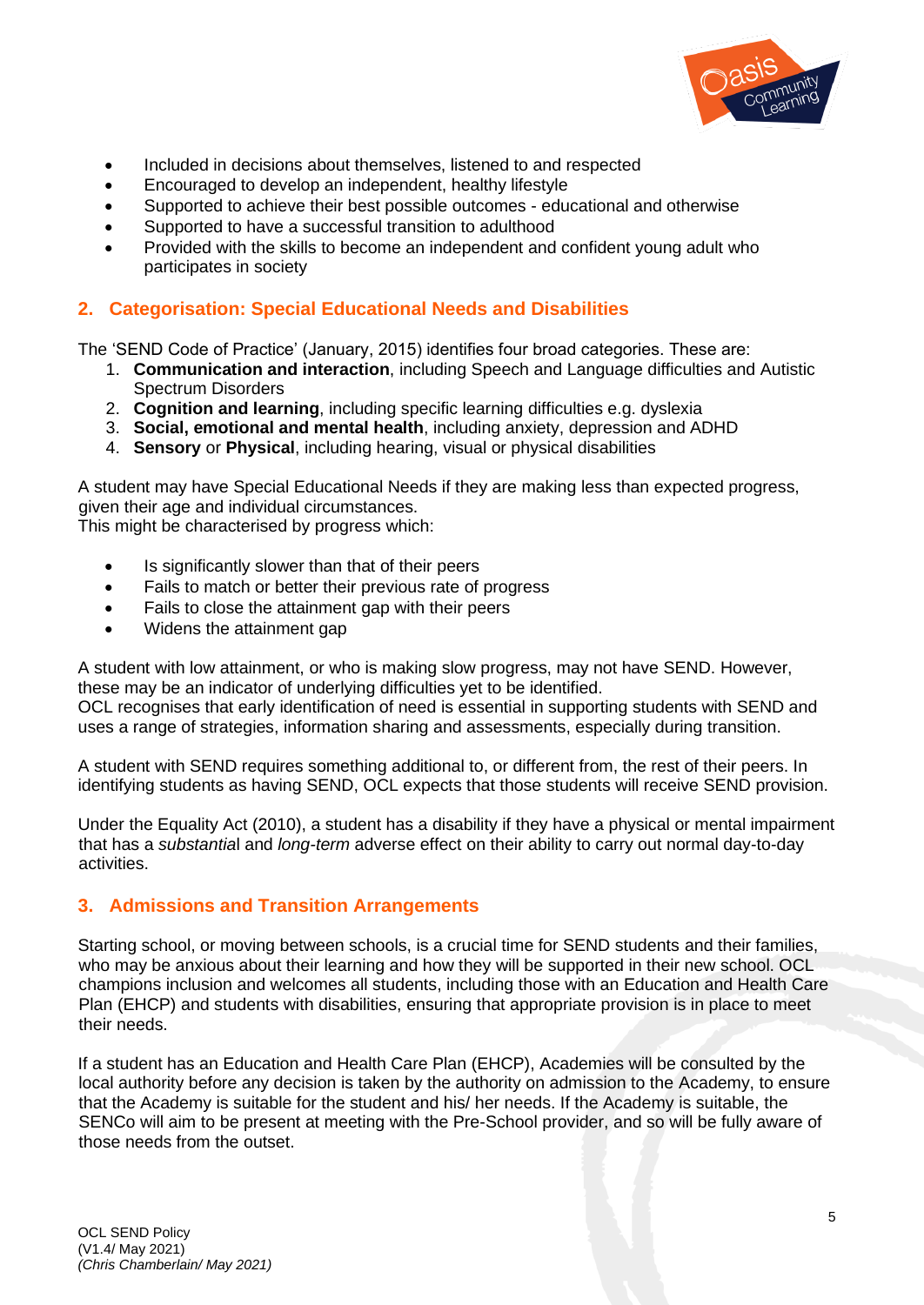

OCL Academies have close links with feeder Pre-Schools, Primary schools and local Colleges. Staff will visit local feeder schools/ Pre-Schools where relevant, meeting children and talking with their teacher and the SENCo, looking at work samples and assessment, thus ensuring that the transfer of SEND students from Pre-School to Primary and Year 6 to Year 7 happens smoothly and successfully.

Academies will have different ways of organising their transition arrangements. At OAMR where SEND needs are known before a child starts the SENCO or Reception Teachers will organise additional visits for students or additional opportunities to meet staff. Some pupils may also benefit from phased entry to the academy.

Engaging with families before entry to the academy is crucial to effective support and allaying any fears. OCL recognises that when a child/young person has additional needs they and their family may have experienced significant trauma before reaching us. We must be open and welcoming, managing our own preconceptions and concerns while also being transparent about what we are able to provide. Likewise, we must be mindful that assessments and labels can wait if a student or family needs or wants time to build their trust and form their own views of their needs. Adaptations and adjustments can be made gradually and at the pace of the student and their family.

## **4. OCL Graduated Approach**

## **4.1 Assessment and Identification**

OCL believes that the majority of needs of most students will be met in mainstream lessons, taught by professionals (teachers), where learning is differentiated according to need. OCL Academies work hard to ensure that information about students' needs is shared, so that

teachers are better able to plan lessons accordingly. Whenever possible, for the vast majority of the time, students with SEND are educated alongside their peers in mainstream lessons.

There are a number of ways that a student may be identified as having additional needs and this will vary according to specific Academies. Academies may use some of the following ways to identify students with SEND:

• **Information from Transition**. OCL liaises closely with feeder Pre-Schools/ Primary schools and staff visit each one to gather information so that teaching staff are fully prepared for the autumn term.

This information is shared with them through the SEND Register and Bristol Support Plans. In the first instance, some students may need monitoring more closely at the beginning of Reception so that staff can gauge their progress as they settle into their new school

- **Information gathered from baseline data**, including Early Years baseline, HeadStart tests, reading and spelling ages. Any student who joins our Academies mid-year will be assessed to identify their starting point. Such information is invaluable in supporting them effectively from the start of their time in the Academies
- **On-going observation** and information sharing amongst staff and Inclusion teams relating to a student's progress is used to inform future planning. This may include lesson observation from the SENCo.
- **Data from Progress checks**. If a student is falling below expected grades of progress, this will be picked up by regular Academy reviews and data drops, as well as through Raising the Attainment of Pupils meetings. Also, Subject Leaders will review student progress and put in place a variety of subject specific interventions as necessary
- Using a **dyslexia screener** and other online assessments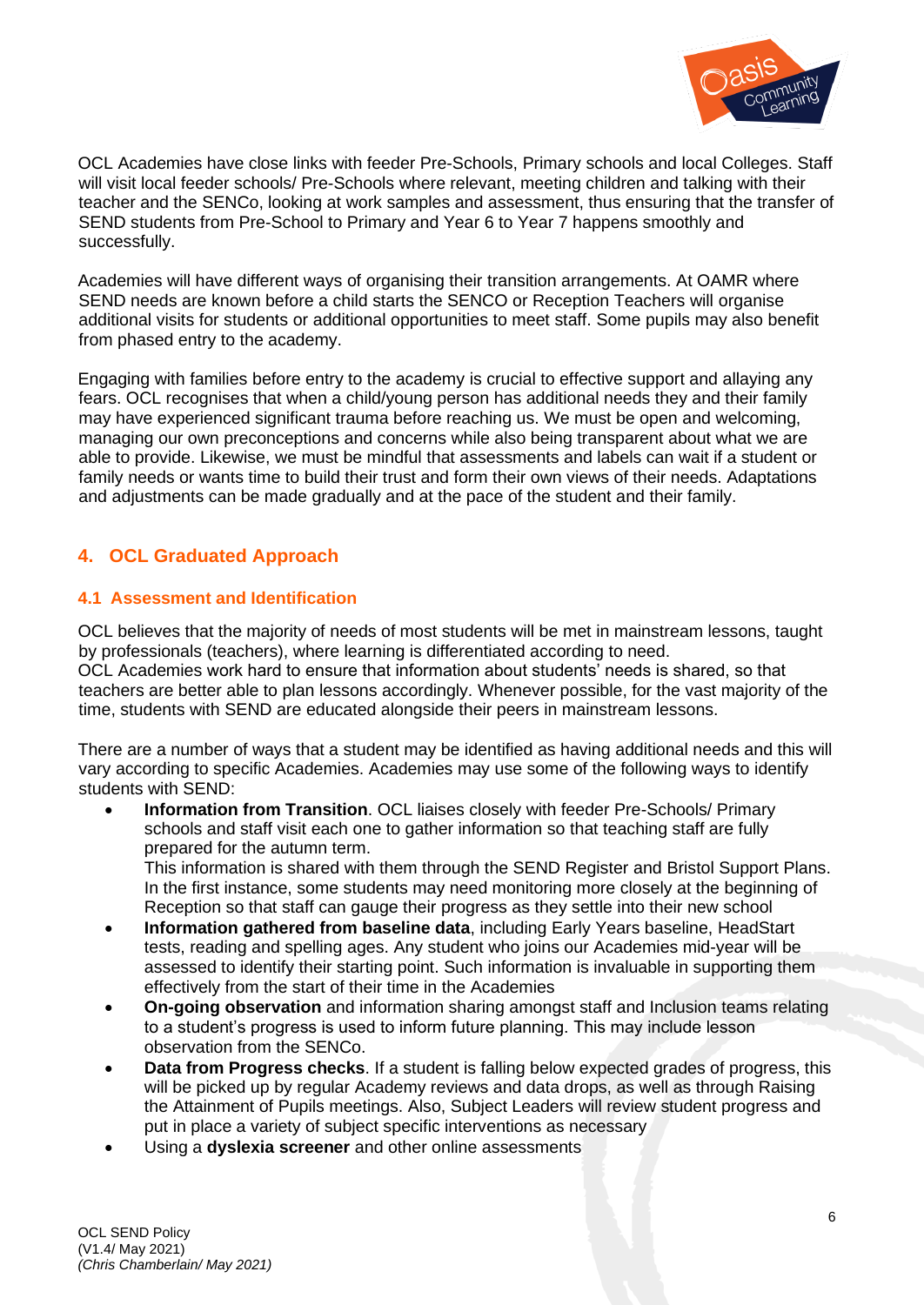

- **Academic and Pastoral meetings**. Information is shared by Academy staff, allowing support to be coordinated, including any possible referrals to outside agencies. This may include referrals to CAMHS, BSS, the EP or Change and Challenge for example
- **Outside agency support** plays an important role in identifying, assessing and providing provision for students with SEND. If a student at the Academy is making less than expected progress, despite tailored support, OCL seeks to utilise support from external specialists for students with higher levels of need in order to improve their outcomes. Academies will receive regular visits from the Educational Psychologist, Specialist Advisory Teachers, Speech and Language Therapists and the Behaviour Support Service
- Academies will work closely with the **Attendance Officer**, the Education and Welfare Officer and others

#### **4.2 The Support Register**

A student with SEND that calls for support that is *additional* or *different* from the majority of their peers, in discussion and agreement with parents/carers, will be placed on the Support Register. This is recorded through the academy's data system and reported as part of Census. The outcomes of the support will be agreed and regularly shared with parents/ carers (and the student where appropriate). Teachers will monitor the student's progress closely in lessons, through data drops and other assessments.

If the support arrangements do not lead to improved levels of progress, then outside agency support may be called for and academies are expected to spend their notional funding (typically £6000 per SEN student) to fund provision beyond what is offered to any other student.

If a student requires a high level of support over a long period of time, a request for a Statutory Assessment may be necessary once sufficient evidence has been gathered. Before this is considered, the academy will typically provide resources up to £6000.

Identification of SEND is not considered permanent and if the student begins to make good progress as a result of support put in place, they may be removed from the Support Register. Again, such decisions will be discussed with parents/ carers and the young person themselves before any decision is made.

#### **4.3 Statutory Assessment for an Education and Health Care Plan (EHCP)**

For a few students, the help given by the Academy will not be enough for them to make good progress, or their provision is not sustainable within the academy's resources, and it may become necessary to make a request to the local authority for Statutory Assessment. OCL works closely with local authorities to ensure that students receive the correct level of support and funding. Where a request is made for Statutory Assessment, the student will have demonstrated significant cause for concern. The parent/ carer or the Academy can make a request for a Statutory Assessment.

Once a request has been made to the local authority and the Statutory Assessment agreed, information is gathered, usually by the SENCo, including any professional assessments (e.g. an Educational Psychologist's report), parents'/ carers' and student's views and any progress data. This is then presented to the local authority for a decision about whether it is necessary for the needs and provision to be formally set out in an Education and Health Care Plan (EHCP). Local processes will vary but if the local authority agree that an EHCP is needed, a draft will be sent to the parent/carer to respond.

Local authorities must decide within 20 weeks whether to carry out such an assessment and subsequently, whether or not to issue an EHCP for that student.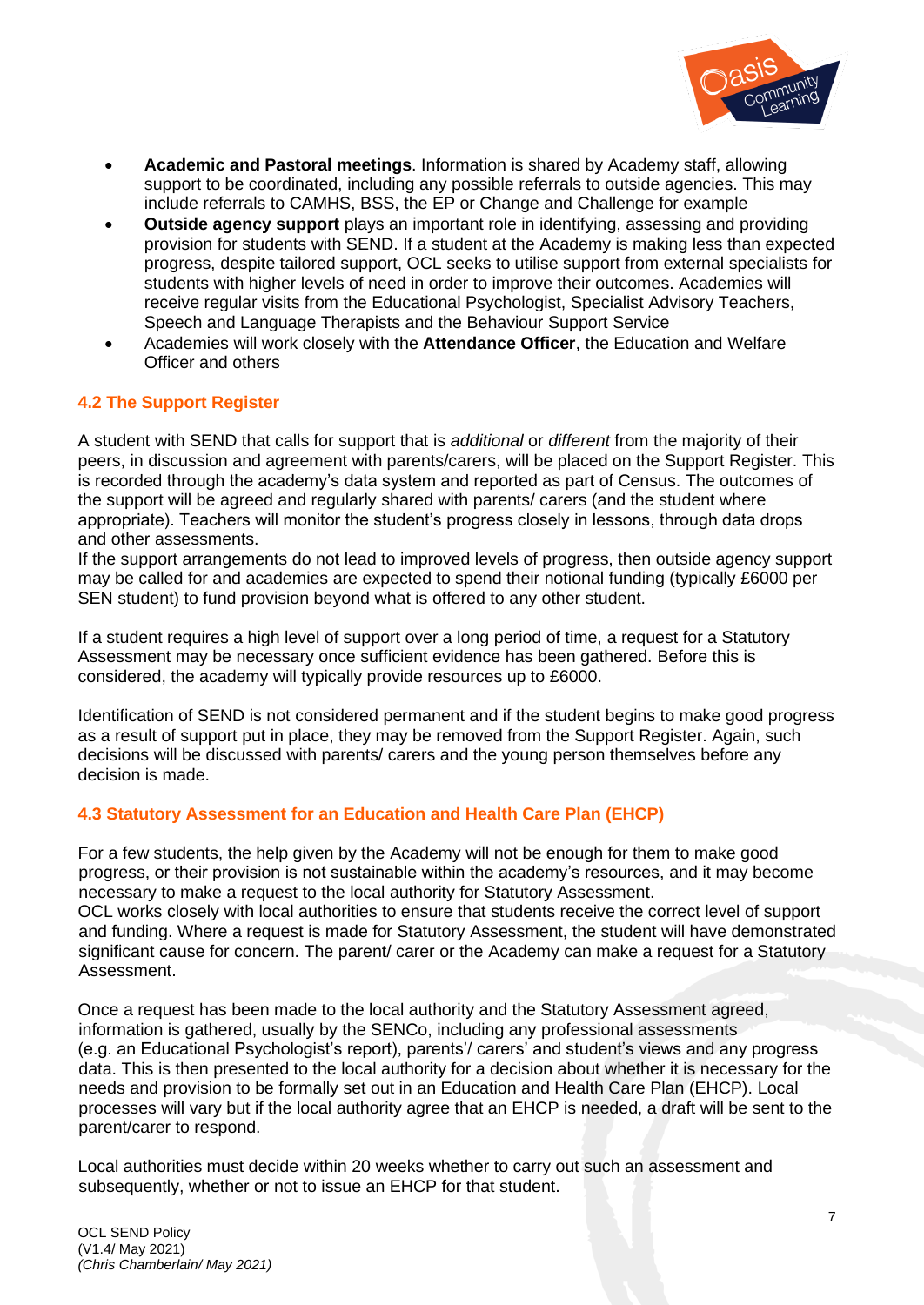

When an EHCP is issued the parent/carer is asked to request a placement (typically this is the one they are already in). Academies will respect student and family preferences and work with families to help identify the most appropriate way to provide what is listed in the EHCP.

## **5. Plan and Do: SEND Provision**

OCL recognises that SEND provision is a whole Academy responsibility and should be seen in the context of other Academy policies.

All students, including those with SEND, should have access to a broad and balanced curriculum, underpinned by quality first teaching, where teachers plan appropriate learning outcomes for the students in their care. Working with classroom teachers, Inclusion teams work flexibly to meet the varying needs of students.

The following list of interventions is not exhaustive, but provides a list of some of the interventions available at OAMR.

- Full-time education in the classroom with Quality First Teaching, differentiated for individual students
- Hover support in the classroom from dedicated Inclusion teams/ allocated Teaching Assistants (TAs)
- Bristol Support Plans which include personalised strategies written by students/ parents/ carers (Appendix A) and are shared with staff
- Small group withdrawal with lead Inclusion staff to work in a range of subjects including: English, Maths and Science
- Speech and Language Sessions
- Social Skills Interventions such as Board Games and Talk About.
- Emotional Literacy Support Assistant Support
- 1:1 Reading
- Support from the Family Support Worker
- SEND PE sessions
- Access arrangements for exams or tests
- Precision Teaching
- Pre and Post Teaching

## **6. Review**

OCL recognises that specific Academies will have different ways of reviewing SEND support arrangements. If a student is receiving SEND support, it is important to monitor the progress of any chosen outcomes and to see whether any interventions that have been put in place have had an impact on learning. This must happen at least three times a year, one of which may be during the annual parent's consultation evening.

At the end of each term, the class teacher, or sometimes the SENCo, may organise meetings with parents to review support arrangements. The review will monitor the outcomes of any interventions put in place for students and decide if any refinements and changes are needed. It will also identify the responsibilities of the Academy, the family and the student.

If there are continuing concerns about a student's progress or if the student continues to have National Curriculum levels or grades that are well below expected levels for students of that age, the SEND department, in consultation with teachers and parents/ carers, may arrange for further assessment and/ or intervention.

This may include a review of all prior data, a detailed Literacy assessment and a parental consultation with the SENCo. It may include advice from external agencies, such as the Educational Psychologist or the Speech and Language Therapist.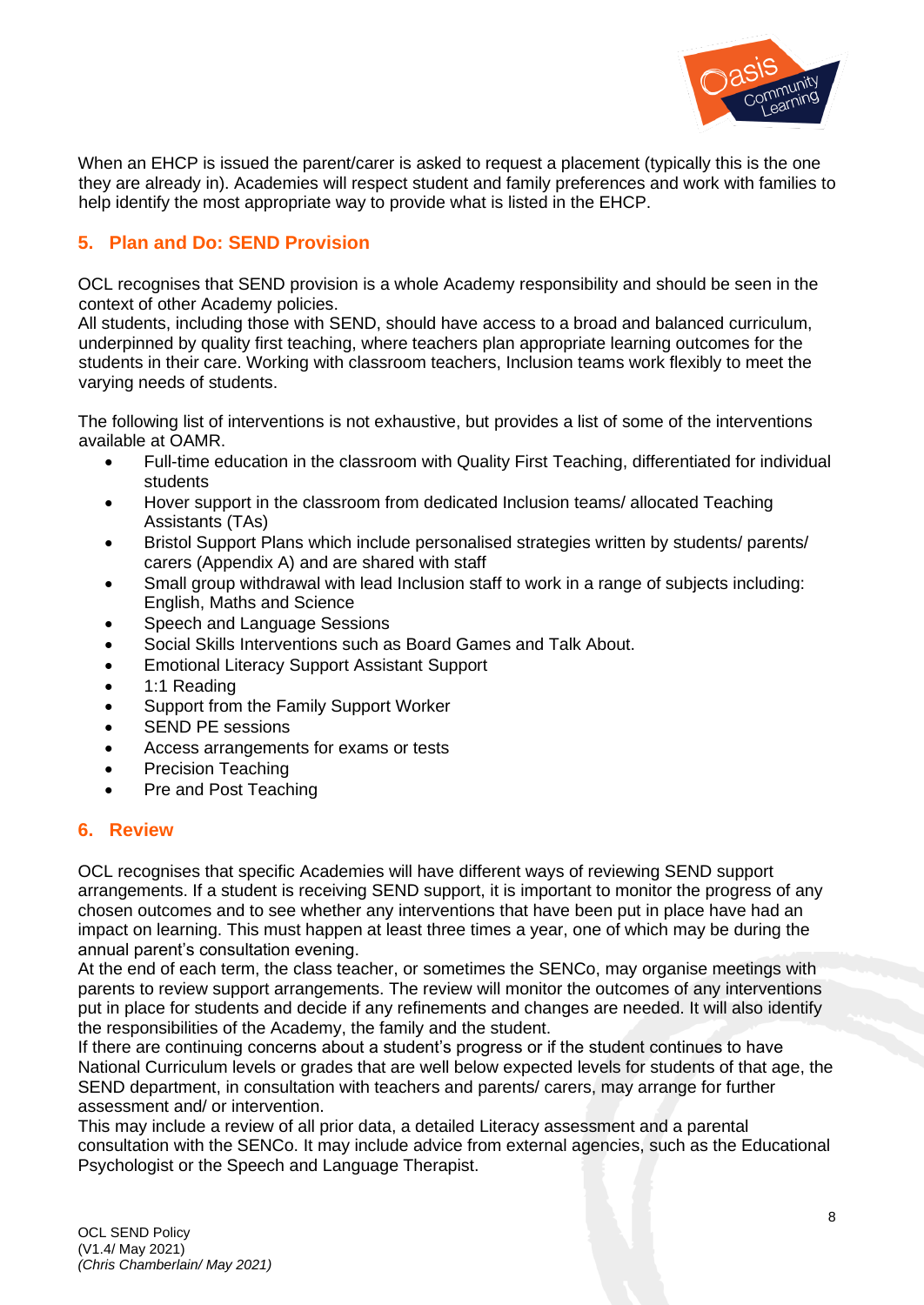

Academies will also review the progress of SEND students through subject specific data drops at the end of each module.

## **7. Developing Independence: Preparing for Adult Life**

OCL believes that it is vital that support arrangements, in whatever form they take, aim to prepare the young person for adult life, developing their independent learning skills so that they are more prepared to lead productive, healthy adult lives. OCL supports SEND students to be in control of their futures, making wise decisions about their future plans, whether this be higher education, apprenticeships or employment. As they prepare for adult life, all students, including those with SEND, should participate fully in matters affecting them.

All OCL Academies will have different ways of engaging students to express opinions, feelings and preferences. At OAMR this includes:

- Contributing to and reviewing their Education and Health Care Plan, including their life skills and independence
- Deciding and reviewing objectives in their Annual Review. The views of the student form a vital part of any review and a suitable amount of time should be devoted to this
- Involving them in discussions about any intimate care needs (e.g. which adults they give permission for providing this and how to express consent).
- In the classroom, encouraging them to think independently and find solutions themselves, rather than relying on Inclusion support
- Supporting students to become self-disciplined
- Encouraging them to develop independent ways of learning that suit them
- Enabling students to identify harassment and how to take the appropriate action
- Sharing progress with parents/ carers during meetings
- Developing personal skills and hobbies outside the curriculum
- Developing social skills and friendships

## **8. The Information Report**

Every OCL Academy publishes details of its SEND support through an Information Report. These can be found on specific Academy websites and are clear and accessible to parents/ carers.

The Information Report is updated annually and includes information about:

- The name and contact details of the SENCo
- Staff expertise and how we train staff who support students with SEND
- The categories of SEND that Academies provide for and the approach to learning and teaching
- The Academy policies linked to the identification and assessment of SEND
- How the curriculum is adapted according to need
- How Academy provision is monitored and evaluated
- Arrangements of how parents/ carers and students are consulted throughout the identification, assessment and provision process/ stages
- How students' progress is assessed
- How students are prepared for Transition to other schools or for adult life
- What support there is for improving emotional and social development
- How inclusion is promoted within the Academy
- How outside agencies are used, including health and social care and voluntary organisations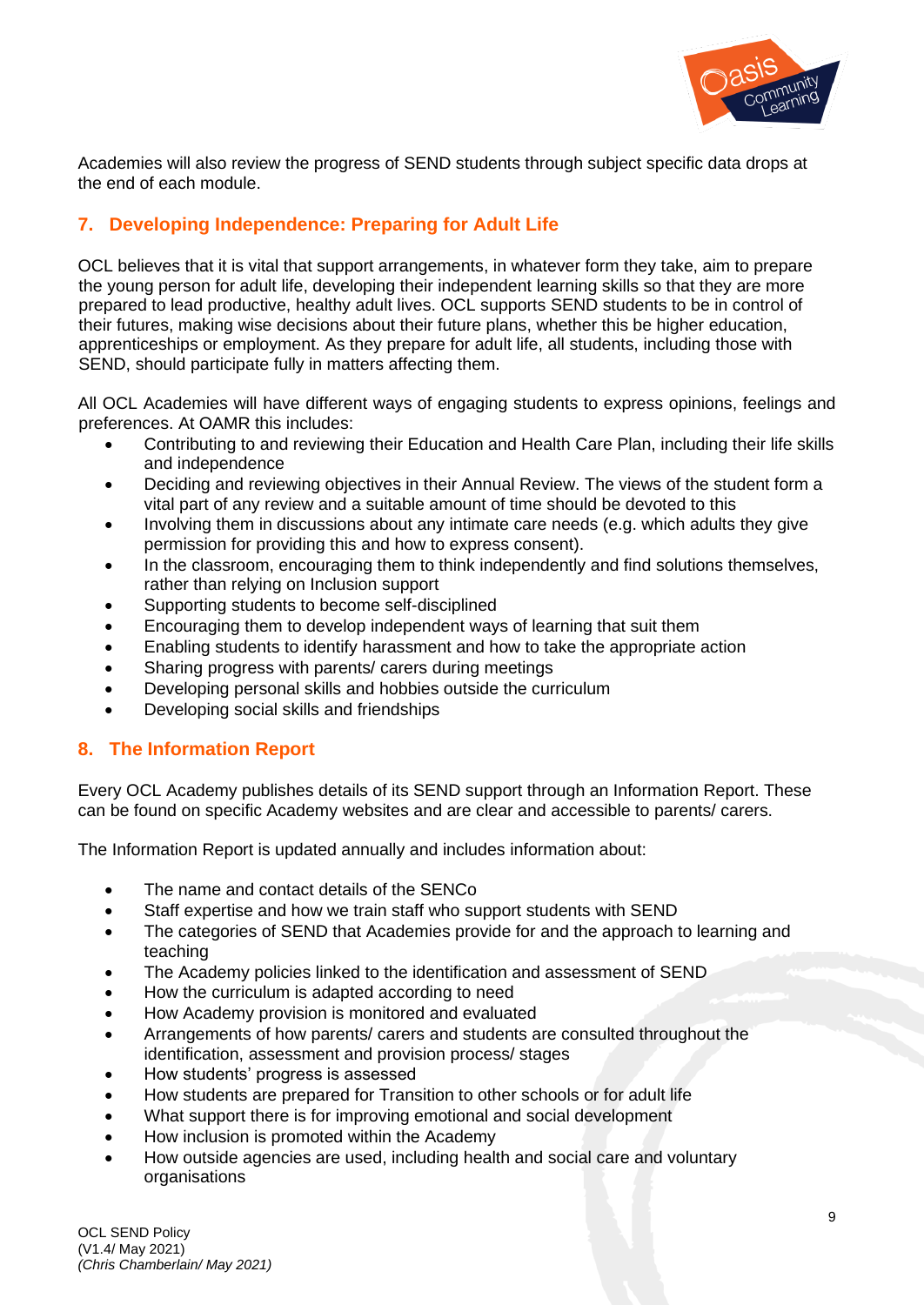

- Arrangements for handling complaints
- Where to find information about the Local Offer

## **9. The Local Offer**

OCL Academies collaborate with local authorities to support students in their care. The Information Report forms part of this support.

The Local Offer is designed to give clear, comprehensive and accessible information about SEND provision in the local area and how to access it. It should reflect and be responsive to local needs, involving young people with SEND in its provision and review.

A list of OCL Academies can be found in Appendix B with links to their Local Authority Offers. OCL Academies will advertise the Local Offer in meetings and parents/ carers of students with SEND are encouraged to access and engage with this support as necessary.

## **10. Accessibility**

OCL and Oasis Academies will strive to make any reasonable adjustments to allow equal and fair access to education, regardless of a student's physical needs. Inevitably, accessibility will vary between Academies due to variation in the age and layout of buildings.

However, all Academies produce an Accessibility Plan to work towards improvements in accessibility, in compliance with the Equality Act (2010). The plan outlines how the Academy aims to:

- Increase the extent to which students with disabilities can participate in the curriculum;
- Improve the physical environment of the Academy to enable students with disabilities to take better advantage of education, benefits, facilities and services provided; and
- Improve the availability of accessible information to students with disabilities and their parents/ carers

In addition, any child with a disability that requires additional support to leave the building during an evacuation will have a Personal Emergency Evacuation Plan, written with parents/ carers and professionals as relevant. This plan is reviewed annually.

OCL Property and Estates are responsible for ensuring that all Academy buildings comply with the Equality Act (2010), specifically, ensuring that buildings are safe and accessible to those with physical needs.

## **11. Supporting Students with Medical Needs**

In line with section 100 of the Children and Families Act (2014) and the guidance in 'Supporting students at school with medical conditions' (December, 2015), OCL Academies will make arrangements so that students with medical conditions are properly supported to ensure that they have full access to education, including Academy trips and physical education. It is important that Academy leaders consult health and social care professionals, students and parents to ensure that the needs of children with medical conditions are properly understood and effectively supported.

Individual Healthcare Plans should be completed to ensure that Academies effectively support students with medical conditions. The structure and requirements within these may vary according to region.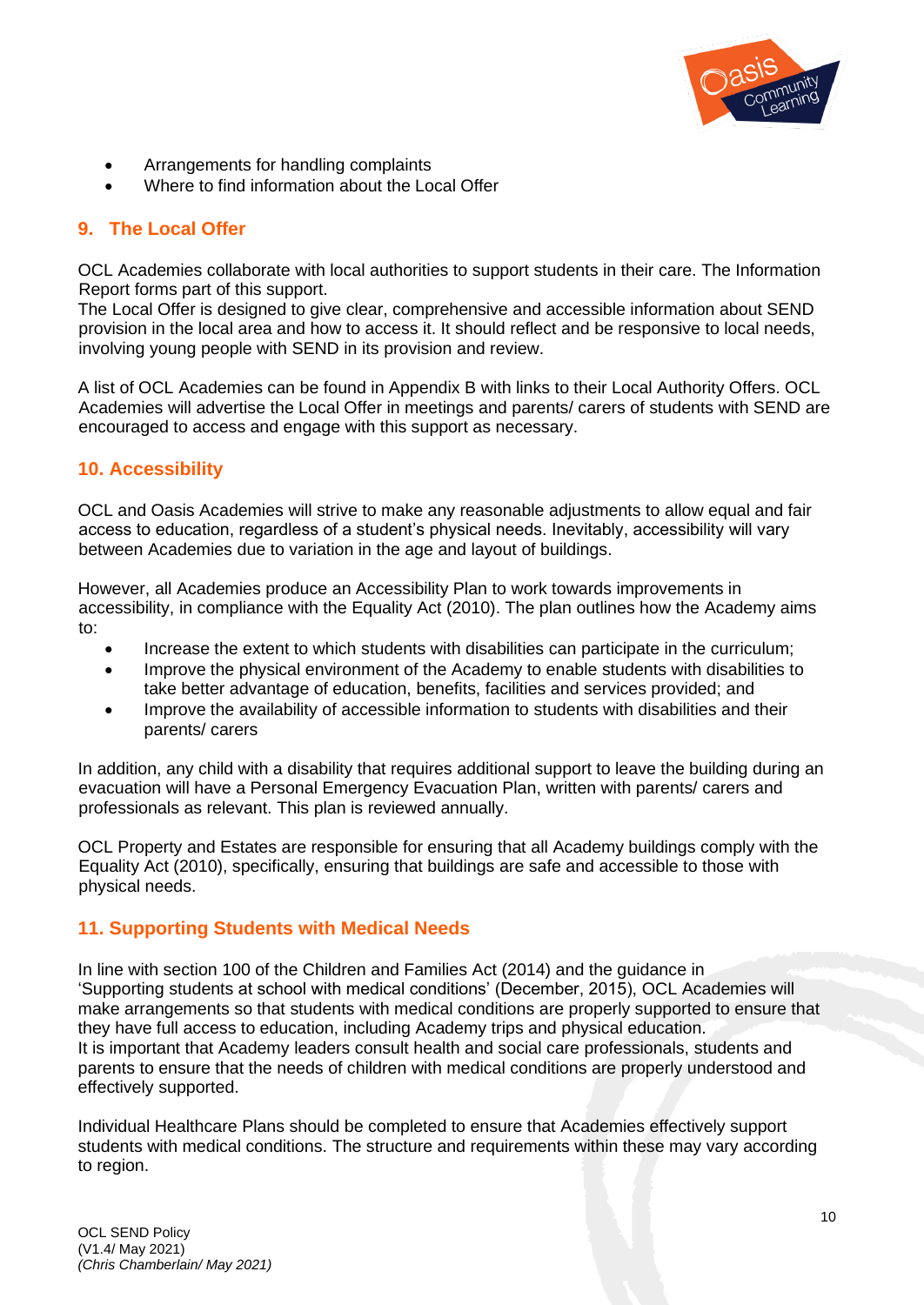

The emotional and social needs of students with medical needs should be considered within health care plans. Provision should be as discreet as possible and where the medical condition can have a significant impact on daily life (e.g. diabetes), the academy will work with professionals and the student to monitor and address anxieties and challenges related to this.

Academy leaders should ensure that the OCL Medicines in School Policy is adhered to so that students remain safe at all times.

## **12. Role of the Special Educational Needs Co-ordinator (SENCo)**

The SENCo plays an essential role in SEND provision and is responsible for the day-to-day operation of the SEND Policy. This involves working with the Head Teacher, staff, parents/ carers and other agencies to determine the strategic development of this policy. The main responsibilities of the SENCo are:

- Overseeing the day-to-day operation of the SEND Policy, focusing on high aspirations and improving outcomes
- Delivering an outcomes-focused and co-ordinated plan for SEND students and their families
- Staff development on SEND matters
- Responding to changes in SEND Policy, locally and nationally
- Ensuring annual reviews of children with EHCPs are conducted accurately
- Supporting departments and Year Leaders in understanding SEND issues and assisting with developing effective strategies for improved outcomes and provision
- Line managing Inclusion staff
- Liaising with external agencies, including Health and Social Services
- Liaising with the Designated Teacher for Looked after Children
- Liaising with other providers regarding transitional arrangements
- Liaising with parents/ carers
- Working with senior leaders within the Academy to ensure compliance with the Equality Act (2010)
- Providing advice on the financial resources required to effectively support SEND students
- Arranging assessments for Access Arrangements for Examinations
- Analysing Academy performance data that impacts on improved outcomes for SEND students
- Ensure that the SEND Register is up to date
- Training teachers to ensure they are able to meet the needs of their students with quality first teaching
- Undertake regular reviews of the overall effectiveness of interventions employed in the Academy for SEND students
- Stay aware of latest changes and updates to SEND practice nationally and of the latest approaches to SEND support and intervention
- Quality assure the effectiveness of staff working in the SEND Department, including all TAs

## **13. Role of Regional Directors (RDs), Principal and Monitoring Standards Team**

The Regional Director takes on the responsibilities of the SEN governor within the SEND Code of Practice.

The Regional Director (RD) must have a thorough understanding of both the SEND Policy and practice in the Academies in their region:

• Ensuring that the admissions criteria does not discriminate against students with SEND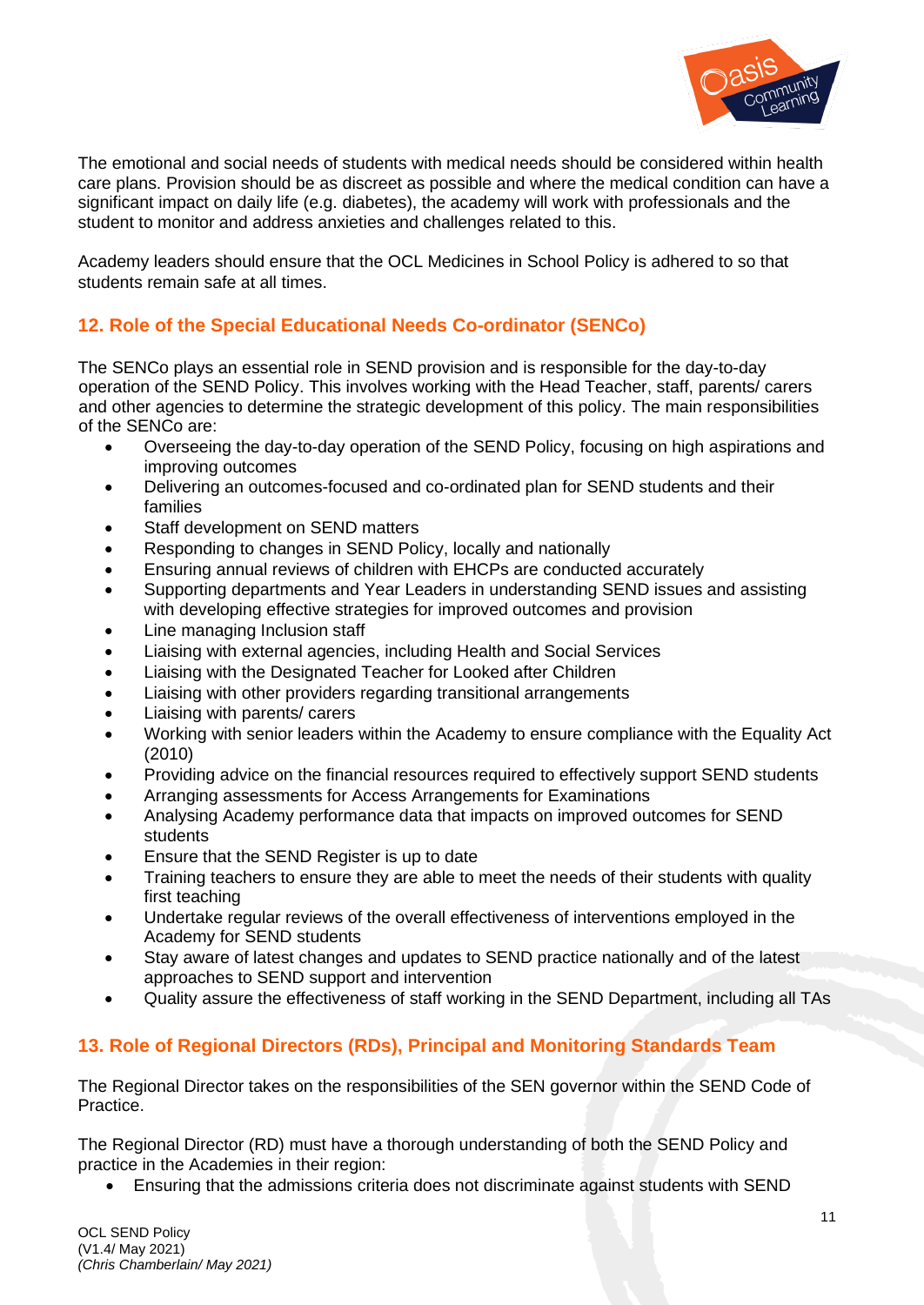

- Ensuring that provision of a high standard is made for students with SEND
- Ensuring that students with SEND have the opportunity to be involved in Academy activities
- Having regard for the 'SEND Code of Practice' (January, 2015) when carrying out these responsibilities
- Ensuring Academies report to parents/ carers on the Academy's SEND Policy, which can be accessed through the Academy website, including the allocation of resources from the Academy delegated/ devolved budget via letters/ emails and meetings
- Reviewing the SEND Information Report on an annual basis to ensure it remains an accurate description of the provision available within the Academy

The Principal should work closely with the Academy's SENCo. Academy management structures must enable the SENCo's functions to be carried out effectively. The Principal should keep the Regional Director up to date with changes to SEND provision, as well as the progress made by students with SEND.

The OCL Monitoring Standards Team will review the SEND provision in Academies as part of their monitoring work each year. Any areas for improvement will be agreed with the Principal and shared with the Regional Director so that rapid improvement can be made.

## **14. Monitoring and Evaluation of SEND Provision**

OCL SEND provision is monitored through:

- Regular visits by the Monitoring Standards Team and the Regional Director
- Academy self-evaluation using the OCL review format
- Focused SEND reviews commissioned by Regional Directors

Where provision in SEND is not yet good enough, Academies may be given support through Regional Improvement Networks, the OCL Best Practice Directory, National Lead Practitioners or the OCL SEND Strategy Group.

## **15. Training**

Where a SENCo appointed after 1st September 2008 has not previously been the SENCo at that or any other relevant school for a total period of more than twelve months, they must achieve the National Award for Special Educational Needs Co-ordination within 3 years of appointment.

Academies must ensure that their SENCo undertakes regular training. SENCos will provide leadership and professional guidance to colleagues and will work closely with staff, parents and carers and other agencies to ensure that children with SEND receive appropriate support and high quality teaching, make at least good progress and achieve good outcomes.

The OCL Strategy Group, the Regional Improvement Networks and OCL SEND conferences ensure that SENCos within OCL share best practice and are kept up to date in their knowledge and skills.

## **16. Arrangements for Complaints**

OCL aims to work with students and their families to ensure they achieve the best possible educational and other outcomes. However, where issues emerge, Academies have clear procedures in place to allow parents/ carers to voice concerns about any aspect of their child's provision. OCL expect parents to raise matters through the relevant complaints procedure.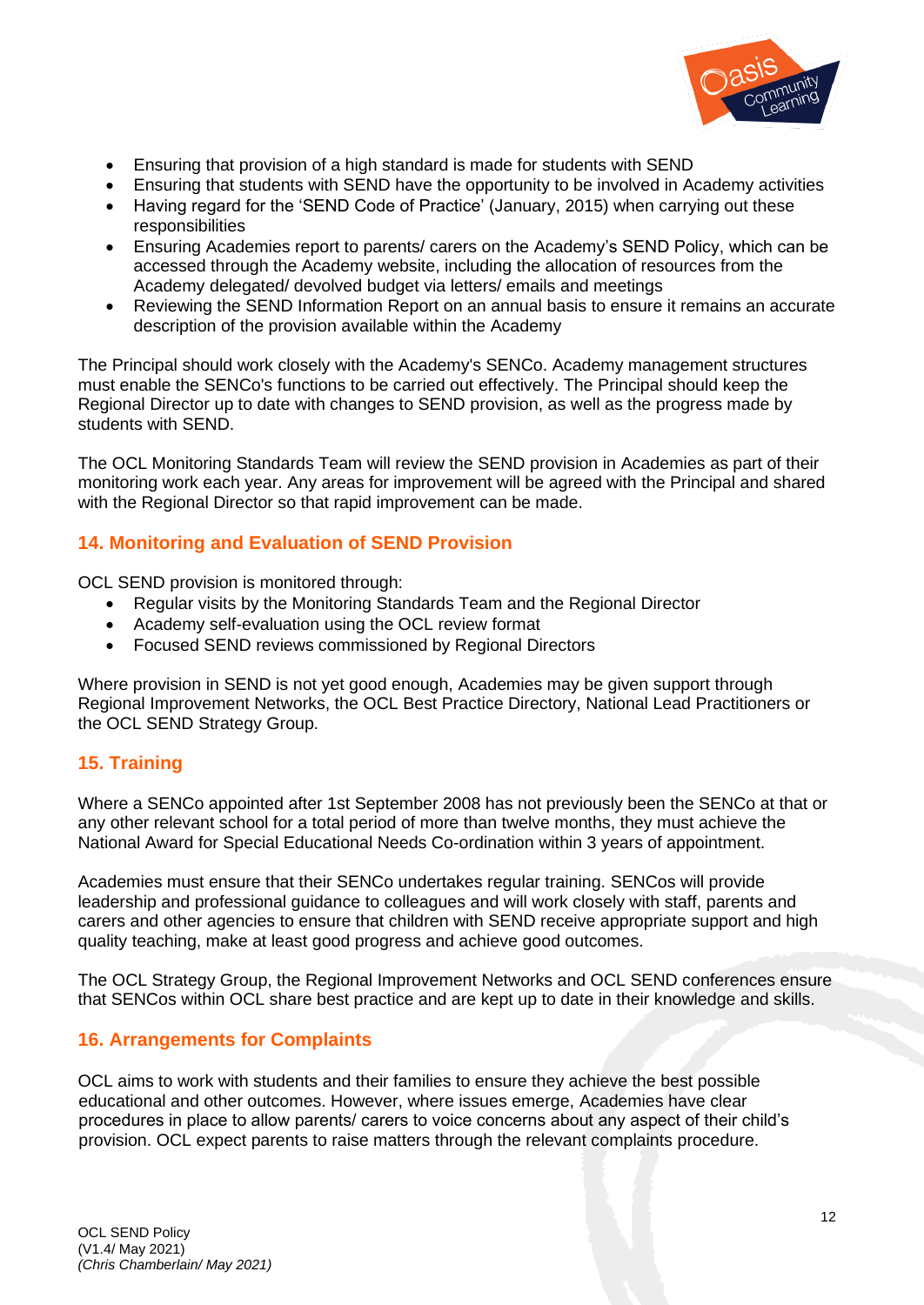

The contact details of the appropriate/ specific members of staff should be available to parents/ carers through the SEND Information Report should they need to contact the Academy for any reason. If the concerns centre around SEND provision, the first person to contact is the SENCo.

If parents/ carers are dissatisfied with the response from the Academy or OCL, they may raise the issue with the Education & Skills Funding Agency and/ or lodge a claim for disability discrimination against the Academy with the SEN & Disability Tribunal.

Please note that complaints and/ or appeals relating to Statutory Assessments or EHCPs should be made against the relevant local authority and not the Academy or OCL.

## **17. Links to other policies**

This policy should be understood, used, and applied alongside the following policies:

- Safeguarding and Child Protection
- Complaints
- OCL Student Equality and Inclusion
- Academy's Accessibility Plan

#### **18. Monitoring and Review of the Policy**

OCL will actively evaluate the effectiveness of this policy by monitoring SEND provisions during Regional Director (RD) visits and OCL Monitoring and Standards Team reviews. This policy will be reviewed annually.

#### **19. The requirements that apply to this policy**

This policy and information report is based on the statutory [Special Educational Needs and Disability](https://www.gov.uk/government/uploads/system/uploads/attachment_data/file/398815/SEND_Code_of_Practice_January_2015.pdf)  [\(SEND\) Code of](https://www.gov.uk/government/uploads/system/uploads/attachment_data/file/398815/SEND_Code_of_Practice_January_2015.pdf) Practice and the following legislation:

[Part 3 of the Children and Families Act 2014,](http://www.legislation.gov.uk/ukpga/2014/6/part/3) which sets out schools' responsibilities for pupils with SEN and disabilities

[The Special Educational Needs and Disability Regulations 2014,](http://www.legislation.gov.uk/uksi/2014/1530/contents/made) which set out schools' responsibilities for education, health and care (EHC) plans, SEN co-ordinators (SENCOs) and the SEN information report

Equality Act 2010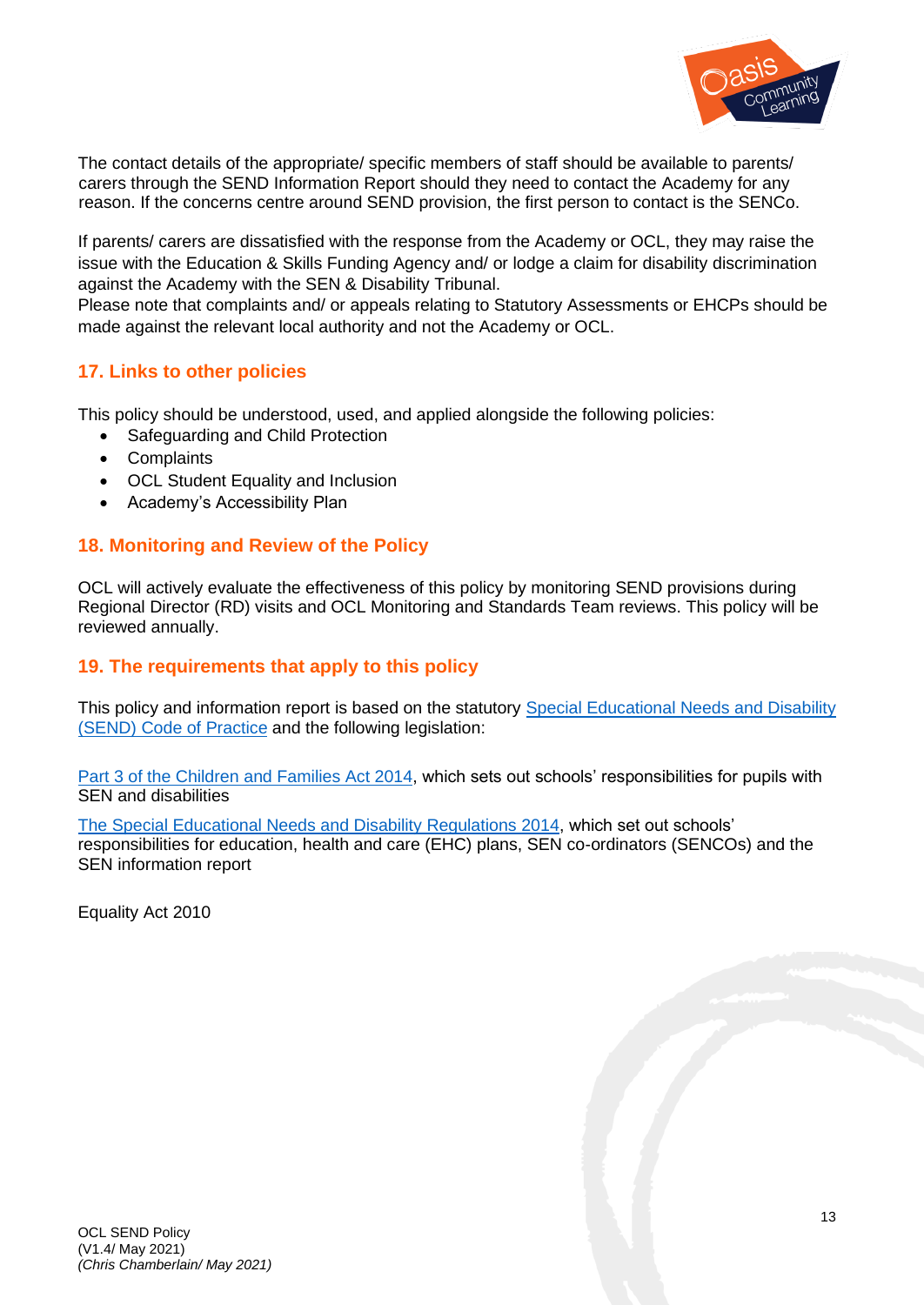

## **20.RACI matrix**

"R" for anyone who is "Responsible" for a task listed in the policy, an "A" for anyone who is "Accountable", a "C" for anyone who must be "Consulted" under the policy and "I" for anyone who must be "Informed" about aspects of the policy.

| <b>Policy Element</b>                        |       |                              | Leadership     |                   | <b>Academy</b>          |                        |                                |            |
|----------------------------------------------|-------|------------------------------|----------------|-------------------|-------------------------|------------------------|--------------------------------|------------|
|                                              | Board | OCL<br>ČĒ.<br>$\overline{O}$ | <b>OCL COO</b> | Regional Director | Academy Principal       | SENCO / Inclusion lead | Academy<br>administration team | <b>NST</b> |
| Policy matches SEND DfE guidance             |       | $\mathsf{R}$                 |                |                   |                         |                        |                                |            |
| Admissions and transition of SEND students   |       |                              |                |                   | R                       | A                      |                                |            |
| Assessment and identification                |       |                              |                |                   | R                       | A                      |                                |            |
| <b>SEND register</b>                         |       |                              |                |                   | R                       | A                      |                                |            |
| <b>EHCP</b> applications                     |       |                              |                |                   | $\mathsf{R}$            | A                      |                                |            |
| SEND information report                      |       |                              |                |                   | R                       | A                      |                                |            |
| <b>SEND local offer</b>                      |       |                              |                |                   | R                       | A                      |                                |            |
| Accessibility plans                          |       |                              |                |                   | $\overline{\mathsf{R}}$ | A                      |                                |            |
| Support plans for individual students        |       |                              |                |                   |                         | $\mathsf{R}$           |                                |            |
| <b>SENCO</b> training                        |       |                              |                |                   | R                       |                        |                                |            |
| Staff training                               |       |                              |                |                   |                         | A                      |                                |            |
| Monitoring of SEND provision in each academy |       |                              |                |                   | A                       |                        |                                |            |
|                                              |       |                              |                |                   |                         |                        |                                |            |
|                                              |       |                              |                |                   |                         |                        |                                |            |
|                                              |       |                              |                |                   |                         |                        |                                |            |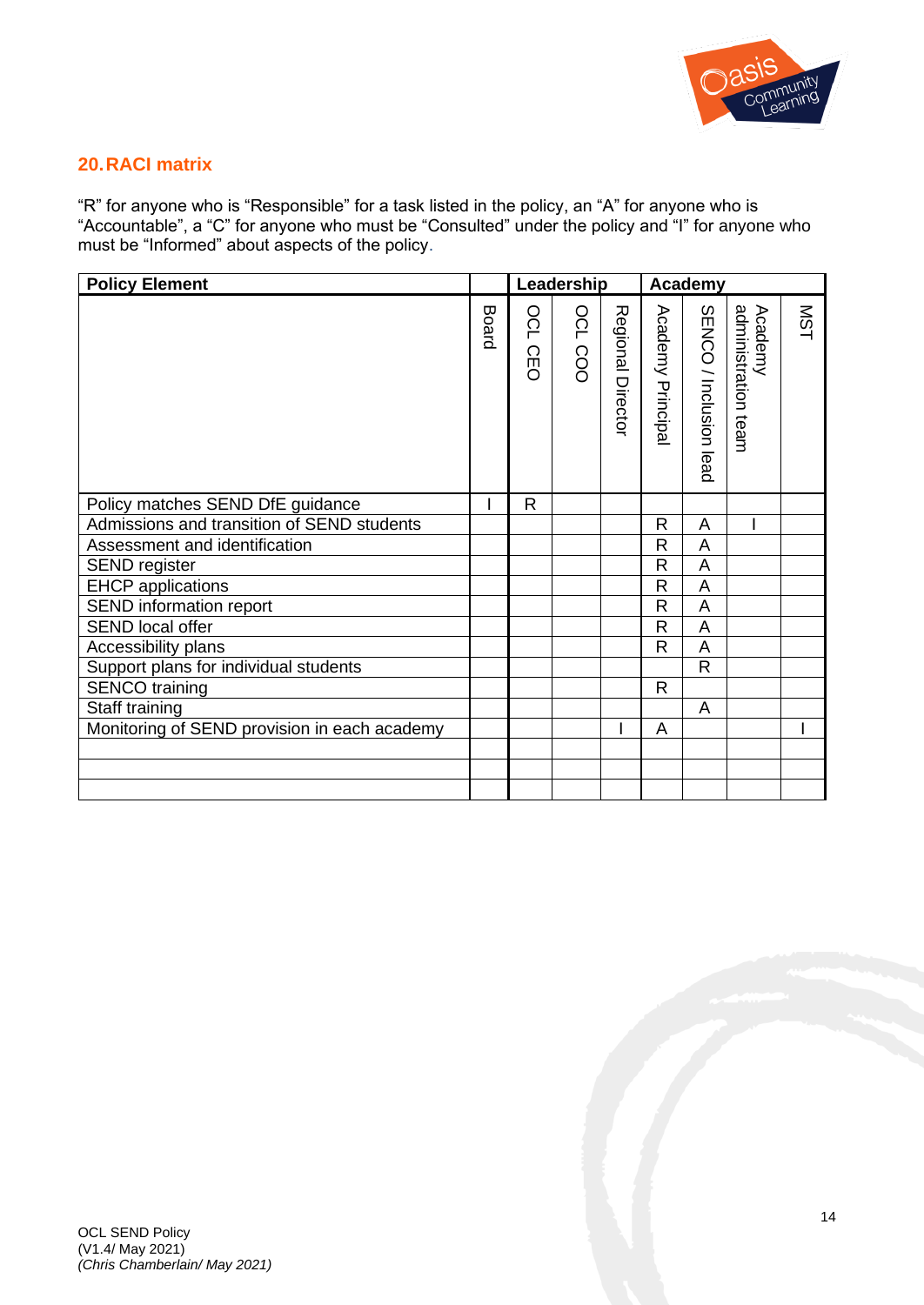

## **Appendix A: Example of a Student Passport/ Profile**

| Oasis Academy Enfield Student Profile<br>Date of Review April 17                                                          |               |                                                                                                                                                                                                       |            |                                                                                                                                                                                                                                                                                                                                                                                          |                                                                                                                                                                                                                                                                   |           |    |
|---------------------------------------------------------------------------------------------------------------------------|---------------|-------------------------------------------------------------------------------------------------------------------------------------------------------------------------------------------------------|------------|------------------------------------------------------------------------------------------------------------------------------------------------------------------------------------------------------------------------------------------------------------------------------------------------------------------------------------------------------------------------------------------|-------------------------------------------------------------------------------------------------------------------------------------------------------------------------------------------------------------------------------------------------------------------|-----------|----|
| Name                                                                                                                      | Date of Birth |                                                                                                                                                                                                       | Code: K/CL | CATS V<br><b>NV</b>                                                                                                                                                                                                                                                                                                                                                                      | $\circ$                                                                                                                                                                                                                                                           | <b>RA</b> | SA |
| Support: Ruth Miskin reading 3 x week, Maths 121 1x week, fortnightly mentoring, extra time for tasks, in class support ( |               |                                                                                                                                                                                                       |            |                                                                                                                                                                                                                                                                                                                                                                                          |                                                                                                                                                                                                                                                                   |           |    |
| Outcome: To try new breathing exercises in some<br>lessons                                                                |               | Outcome: Write in paragraphs                                                                                                                                                                          |            |                                                                                                                                                                                                                                                                                                                                                                                          | Outcome: Speak to Mr Lloyd if someone makes fun<br>of me                                                                                                                                                                                                          |           |    |
| Hobbies/ Interests/ favourite subjects<br>X Box<br>A keen chef baking!                                                    |               | I'd like you to know that<br>I have a stammer<br>I have short term memory needs<br>I am keen to do well and build up my<br>confidence<br>I find maths really hard!<br>My reading has really improved! |            |                                                                                                                                                                                                                                                                                                                                                                                          | I will support myself by<br>Have my planner with me every day<br>Check my timetable every day<br>Use showmyhomework<br>Read something every day<br>Have some checklists to help me<br>remember things<br>Do my breathing exercises in some<br>lessons (121 maths) |           |    |
| I find it difficult to<br>Remember verbal instructions<br>Read out loud in class<br>Finish tasks on time<br>Stay focussed |               | This means that<br>I need things repeated<br>I may need extra time to complete tasks<br>Visual reminders (e.g. number lines)<br>Remind me about the last lesson to help<br>me remember it.            |            | It would help me if you could<br>Speak to me slowly and clearly<br>Please do not finish off my sentences, or<br>advise me about my speech!<br>Give instructions one at a time<br>Please do not ask me to read in front of<br>others<br>Sit me at the front<br>Print off important sheets and key words<br>for me to learn<br>Praise me when I get it right<br>Sit me next to a good peer |                                                                                                                                                                                                                                                                   |           |    |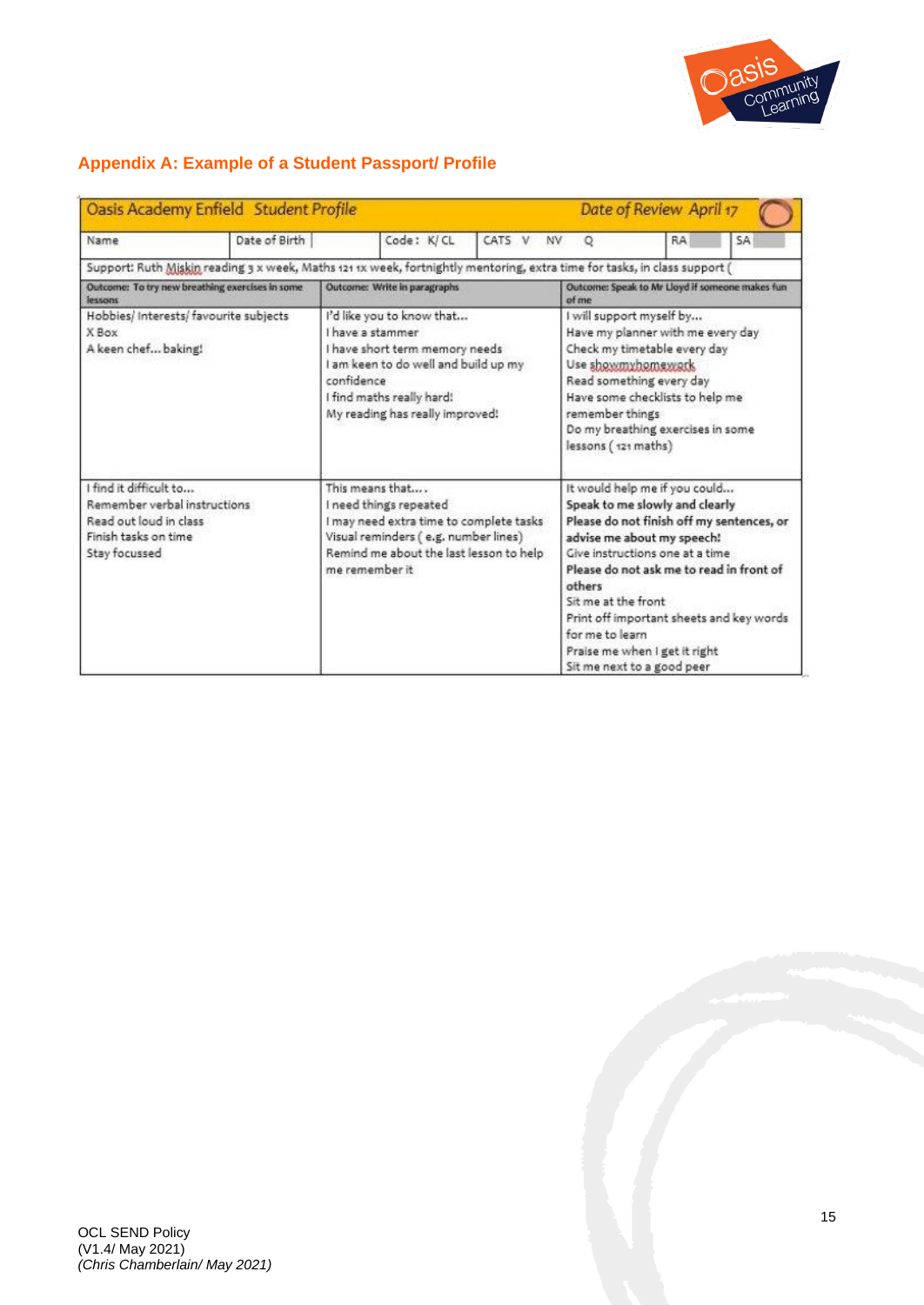

## **Appendix B: Local Offer Links**

## **Primary:**

| Academy                             | <b>Information Report Link</b>                                                                        | <b>Local Offer</b>                       |  |
|-------------------------------------|-------------------------------------------------------------------------------------------------------|------------------------------------------|--|
| Aspinal                             | https://www.oasisacademyaspinal.org/curriculum/special-<br>educational-needs-and-disabilities         | <b>Manchester</b>                        |  |
| Harpur<br>Mount                     | https://www.oasisacademyharpurmount.org/curriculum/special-<br>educational-needs-and-disabilities     | <b>City Council</b>                      |  |
| <b>Bankleaze</b>                    | https://www.oasisacademybankleaze.org/curriculum/special-<br>educational-needs-and-disabilities       |                                          |  |
| Connaught                           | https://www.oasisacademyconnaught.org/curriculum/special-<br>educational-needs-and-disabilities       | <b>Bristol</b>                           |  |
| Long Cross                          | https://www.oasisacademylongcross.org/learning/special-<br>educational-needs-and-disabilities         |                                          |  |
| New Oak                             | https://www.oasisacademynewoak.org/curriculum/special-<br>educational-needs-and-disabilities          |                                          |  |
| Woodview                            | https://www.oasisacademywoodview.org/learning/special-<br>educational-needs-and-disabilities          |                                          |  |
| <b>Boulton</b>                      | https://www.oasisacademyboulton.org/learning/special-<br>educational-needs-and-disabilities           |                                          |  |
| Foundry                             | https://www.oasisacademyfoundry.org/learning/special-<br>educational-needs-and-disabilities           |                                          |  |
| Hobmoor                             | https://www.oasisacademyhobmoor.org/learning/special-<br>educational-needs-and-disabilities           | <b>Birmingham</b><br><b>City Council</b> |  |
| <b>Short Heath</b>                  | https://www.oasisacademyshortheath.org/learning/special-<br>educational-needs-and-disabilities        |                                          |  |
| <b>Blakenhale</b><br>Infants        | https://www.oasisacademyblakenhaleinfants.org/learning/special-<br>educational-needs-and-disabilities |                                          |  |
| <b>Blakenhale</b><br><b>Juniors</b> | https://www.oasisacademyblakenhalejunior.org/learning/special-<br>educational-needs-and-disabilities  |                                          |  |
| <b>Byron</b>                        | https://www.oasisacademybyron.org/curriculum/special-<br>educational-needs-and-disabilities           | London<br><b>Borough of</b>              |  |
| <b>Ryelands</b>                     | https://www.oasisacademyryelands.org/curriculum/special-<br>educational-needs-and-disabilities        | Croydon                                  |  |
| Firvale                             | https://www.oasisacademyfirvale.org/learning/special-<br>educational-needs-and-disabilities           | <b>Sheffield</b>                         |  |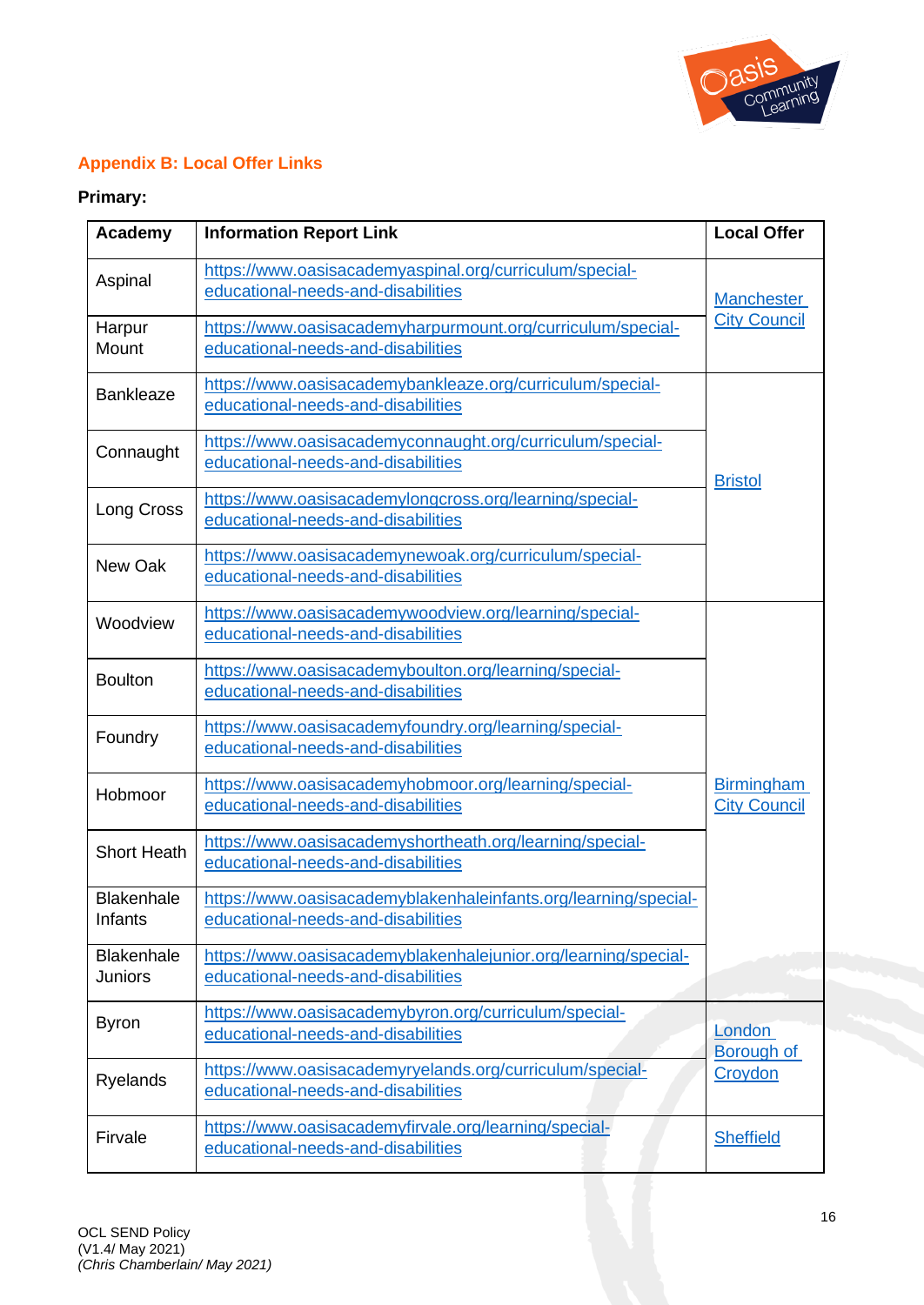

| Henderson<br>Avenue             | https://www.oasisacademyhendersonavenue.org/curriculum/se<br>n-overview/send-school-information     | <b>North</b><br>Lincolnshire                 |
|---------------------------------|-----------------------------------------------------------------------------------------------------|----------------------------------------------|
| Parkwood                        | https://www.oasisacademyparkwood.org/curriculum/special-<br>educational-needs-and-disabilities      | Council                                      |
| Johanna                         | https://www.oasisacademyjohanna.org/curriculum/special-<br>educational-needs-and-disabilities       | London<br>Borough of<br>Lambeth              |
| Limeside                        | http://www.oasisacademylimeside.org/content/send-<br>information-report                             | <b>Oldham</b><br>Council                     |
| Longmeadow                      | https://www.oasisacademylongmeadow.org/learning/special-<br>educational-needs-and-disabilities      | <b>Wiltshire</b>                             |
| Nunsthorpe                      | https://www.oasisacademynunsthorpe.org/curriculum/special-<br>educational-needs-and-disabilities    | <b>North East</b><br>Lincolnshire<br>Council |
| Pinewood                        | https://www.oasisacademypinewood.org/learning/special-<br>educational-needs-and-disabilities        | London<br>Borough of<br><b>Havering</b>      |
| Putney                          | https://www.oasisacademyputney.org/curriculum/special-<br>educational-needs-and-disabilities        | London<br>Borough of<br>Wandsworth           |
| <b>Skinner</b><br><b>Street</b> | https://www.oasisacademyskinnerstreet.org/curriculum/special-<br>educational-needs-and-disabilities | <b>Medway</b><br>Council                     |
| Warndon                         | https://www.oasisacademywarndon.org/learning/special-<br>educational-needs-and-disabilities         | Worcestershire<br>County<br>Council          |
| Clarksfield                     | https://www.oasisacademyclarksfield.org/learning/special-<br>educational-needs-and-disabilities     | <b>Oldham</b><br>Council                     |

## **Secondary:**

| Academy  | <b>Information Report Link</b>                                                                 | <b>Local Offer</b>                         |
|----------|------------------------------------------------------------------------------------------------|--------------------------------------------|
| Arena    | https://www.oasisacademyarena.org/curriculum/special-<br>educational-needs-and-disabilities    | <b>London Borough of</b><br>Croydon        |
| Enfield  | https://www.oasisacademyenfield.org/learning/special-<br>educational-needs-and-disabilities    | <b>London Borough of</b><br><b>Enfield</b> |
| Coulsdon | https://www.oasisacademycoulsdon.org/curriculum/spe<br>cial-educational-needs-and-disabilities | <b>London Borough of</b><br>Croydon        |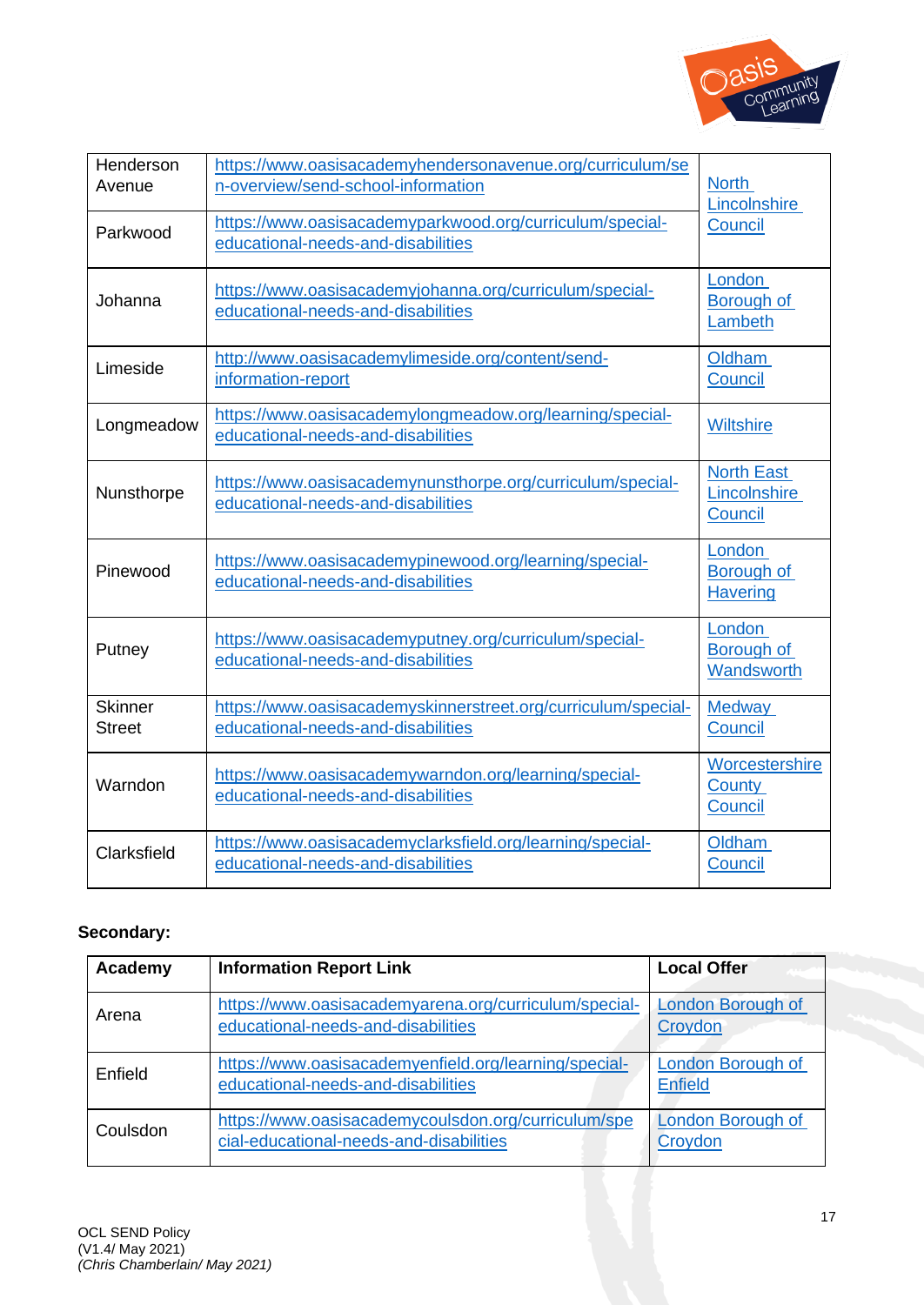

| Isle of<br>Sheppey   | https://www.oasisacademyisleofsheppey.org/curriculum<br>/special-educational-needs-and-disabilities            | <b>Kent</b>                                      |  |
|----------------------|----------------------------------------------------------------------------------------------------------------|--------------------------------------------------|--|
| Immingham            | https://www.oasisacademyimmingham.org/curriculum/s<br>pecial-educational-needs-and-disabilities                | <b>North East</b><br><b>Lincolnshire Council</b> |  |
| Silvertown           | https://www.oasisacademysilvertown.org/curriculum/spe<br>cial-educational-needs-and-disabilities               | <b>London Borough of</b><br><b>Newham</b>        |  |
| Southbank            | https://www.oasisacademysouthbank.org/curriculum/sp<br>ecial-educational-needs-and-disabilities                | London Borough of<br>Lambeth                     |  |
| <b>Brightstowe</b>   | https://www.oasisacademybrightstowe.org/learning/sen-<br>overview                                              |                                                  |  |
| <b>Brislington</b>   | https://www.oasisacademybrislington.org/curriculum/sp<br>ecial-educational-needs-and-disabilities              | <b>Bristol</b>                                   |  |
| <b>John Williams</b> | https://www.oasisacademyjohnwilliams.org/curriculum/s<br>pecial-educational-needs-and-disabilities             |                                                  |  |
| Lord's Hill          | https://www.oasisacademylordshill.org/learning/special-<br>educational-needs-and-disabilities/send-local-offer | Southampton                                      |  |
| Mayfield             | https://www.oasisacademymayfield.org/curriculum/speci<br>al-educational-needs-and-disabilities                 |                                                  |  |
| <b>Lister Park</b>   | http://www.oasisacademylisterpark.org/curriculum/speci<br>al-educational-needs-and-disabilities                | <b>Bradford</b>                                  |  |
| Oldham               | https://www.oasisacademyoldham.org/curriculum/speci<br>al-educational-needs-and-disabilities                   | <b>Oldham Council</b>                            |  |
| Wintringham          | https://www.oasisacademywintringham.org/curriculum/s<br>pecial-educational-needs-and-disabilities              | <b>North East</b><br><b>Lincolnshire Council</b> |  |
| MediaCity UK         | https://www.oasisacademymediacityuk.org/curriculum/s<br>pecial-educational-needs-and-disabilities              | <b>Salford</b>                                   |  |

## **All-through Academies:**

| Academy         | <b>Information Report Link</b>                                                                    | <b>Local Offer</b>                  |
|-----------------|---------------------------------------------------------------------------------------------------|-------------------------------------|
| Don Valley      | https://www.oasisacademydonvalley.org/curriculum/special-<br>educational-needs-and-disabilities   | <b>Sheffield</b>                    |
| Hadley          | https://www.oasisacademyhadley.org/learning/special-<br>educational-needs-and-disabilities        | <b>London Borough</b><br>of Enfield |
| Shirley<br>Park | https://www.oasisacademyshirleypark.org/curriculum/special-<br>educational-needs-and-disabilities | <b>London Borough</b><br>of Croydon |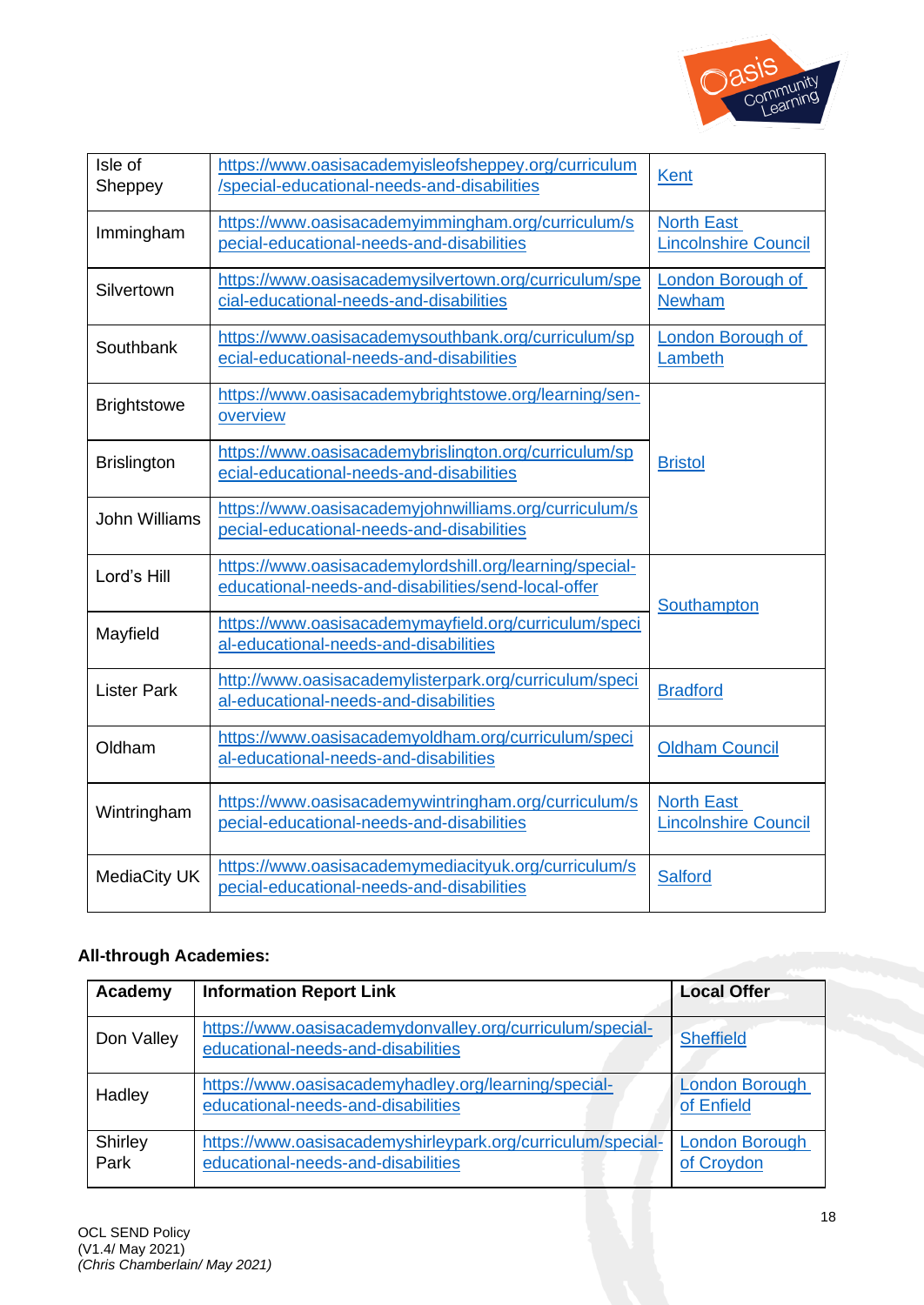

## **Appendix C: Localised SEND procedures and protocols**

Academies should attach their own localised SEND procedures and protocols in this appendix.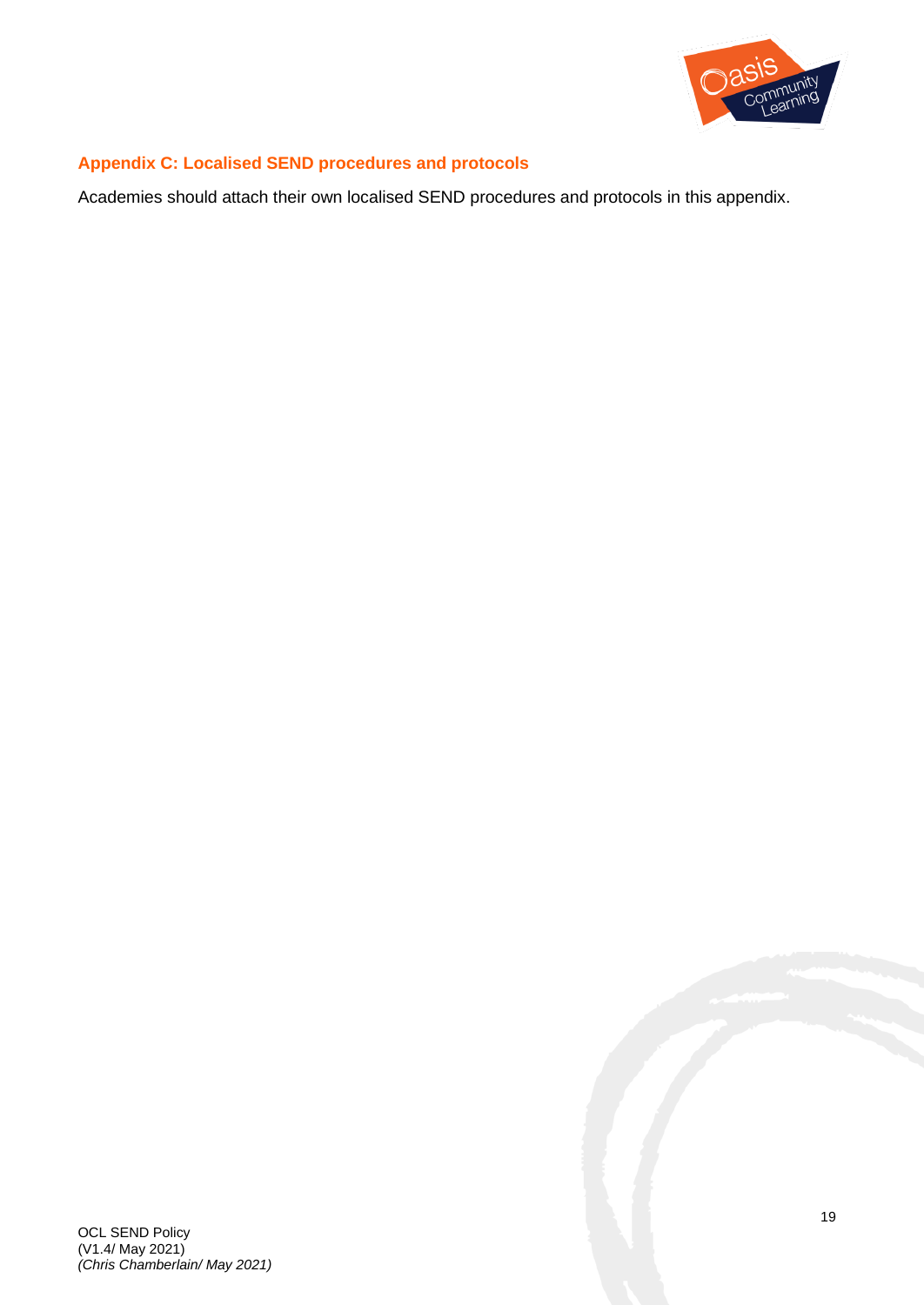

## **Document Control**

## **Changes History**

| <b>Version</b> | Date      | <b>Owned and Amended by</b> | <b>Recipients</b>     | <b>Purpose</b> |
|----------------|-----------|-----------------------------|-----------------------|----------------|
| 1.1            | Mar 2019  | <b>Chris Chamberlain</b>    | All OCL<br>Principals | Update         |
| 1.2            | Sept 2019 | <b>Chris Chamberlain</b>    | All OCL<br>Principals | Update         |
| 1.3            | Nov 2020  | Chris Chamberlain           | All OCL<br>Principals | Update         |
| 1.4            | May 2021  | Chris Chamberlain           | All OCL<br>Principals | Update         |
|                |           |                             |                       |                |
|                |           |                             |                       |                |

## **Policy Tier**

- ⊠ Tier 1
- □ Tier 2
- □ Tier 3
- □ Tier 4

## **Owner**

Chris Chamberlain

## **Contact in case of query**

[chris.chamberlain@oasisuk.org](mailto:chris.chamberlain@oasisuk.org)

## **Approvals**

This document requires the following approvals.

| <b>Name</b>                    | <b>Position</b>  | <b>Date Approved</b> | <b>Version</b> |
|--------------------------------|------------------|----------------------|----------------|
| John Murphy                    | CEO, OCL         | 01.09.17             | 1.0            |
| John Murphy                    | CEO, OCL         | 18.03.19             | 1.1            |
| John Murphy                    | CEO, OCL         | 31.08.19             | 1.2            |
| <b>National Education Team</b> | <b>NET</b>       | 31.08.19             | 1.2            |
| <b>NET</b>                     | <b>NET</b>       | 16.11.20             | 1.3            |
| <b>NET</b>                     | <b>NET</b>       | 17.05.21             | 1.4            |
| Directors' Group               | Directors' Group | 17.05.21             | 1.4            |

## **Position with the Unions**

Does the policy or changes to the policy require consultation with the National Unions under our recognition agreement?

☐ Yes